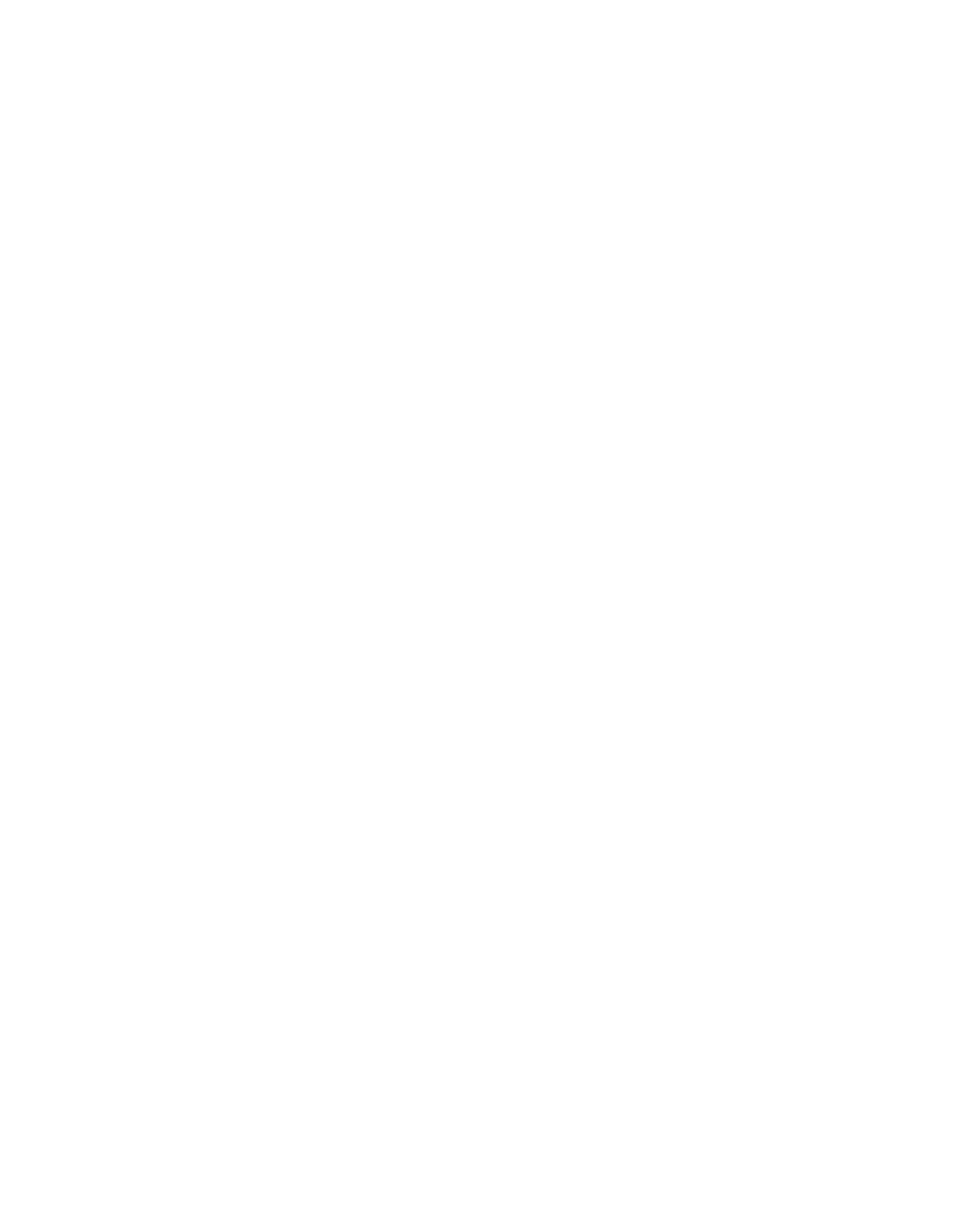# DOMESTIC RESOURCE MOBILIZATION CASE STUDY: NEPAL

Leadership in Public Financial Management II (LPFM II)

| Program title:           | Leadership in Public Financial Management II |
|--------------------------|----------------------------------------------|
| Sponsoring USAID office: | USAID/E3                                     |
| COR:                     | <b>Theresa Stattel</b>                       |
| Contract number:         | AID-OAA-TO-14-00040                          |
| Contractor:              | <b>Nathan Associates</b>                     |
| Date of publication:     | November 20, 2017                            |
| Author:                  | Bruce Bolnick, Pooja Singh                   |

#### DISCLAIMER

This document is made possible by the support of the American people through the United States Agency for International Development (USAID). Its contents are the sole responsibility of the author or authors and do not necessarily reflect the views of USAID or the United States government.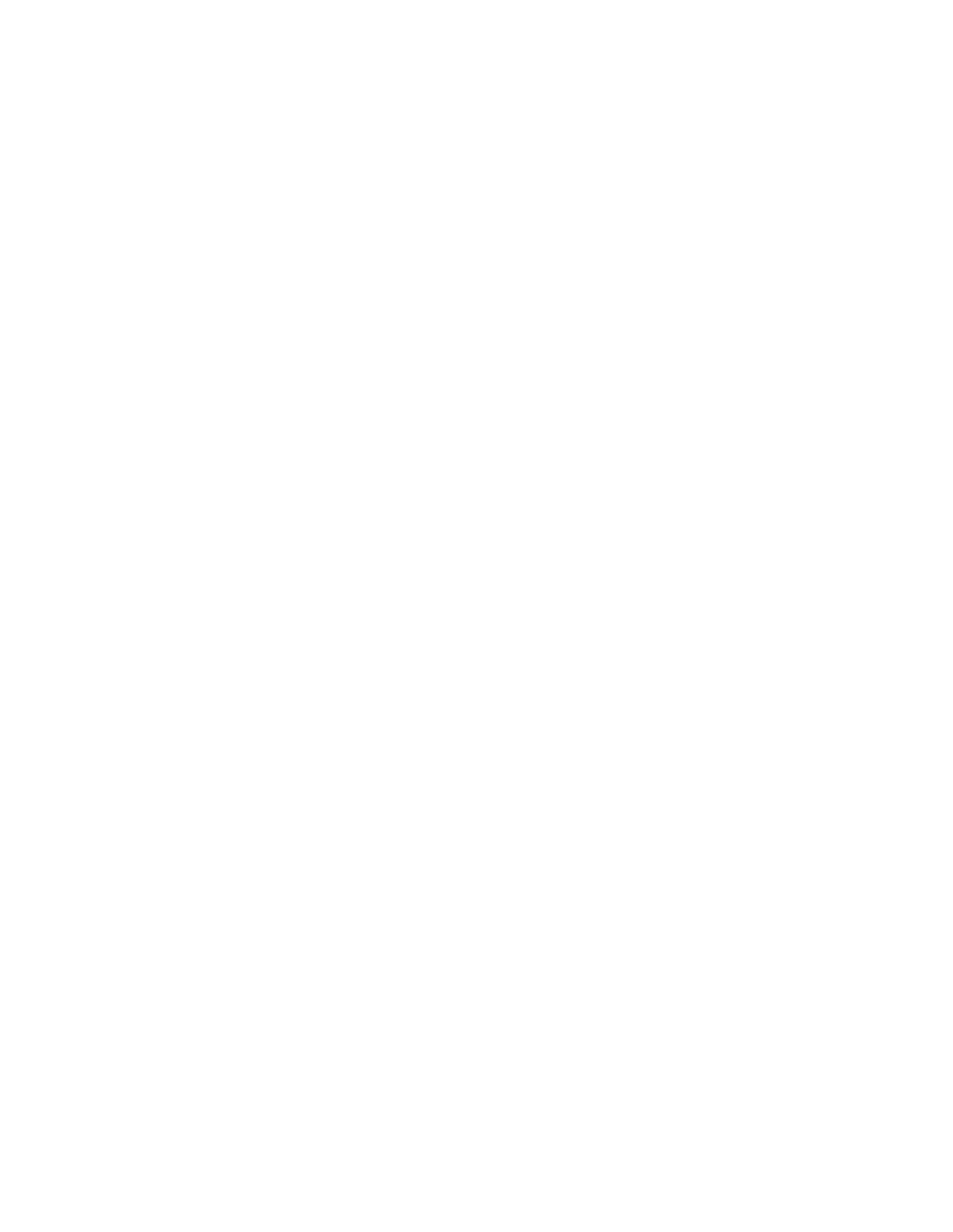# **CONTENTS**

| <b>Executive Summary</b>                                  | <b>VII</b>      |    |
|-----------------------------------------------------------|-----------------|----|
| <b>Acknowedgments</b>                                     | $\mathbf v$     |    |
| <b>Acronyms</b>                                           | VI              |    |
| <b>Domestic Resource Mobilization Case Study: Nepal</b>   | ı               |    |
| Nepal's Success in Mobilizing Domestic Revenue            |                 |    |
| How Did Nepal Achieve These Results?                      |                 | 3  |
| <b>Unfinished Business</b>                                |                 | 9  |
| <b>Contribution of Donor Support</b>                      |                 | 9  |
| Lessons Learned                                           |                 | 10 |
| Appendix A – Timeline of Major Tax Policy Reforms         | $\overline{12}$ |    |
| Appendix B – Timeline of Major Tax Administration Reforms | 13              |    |
| <b>Appendix C - Nepal Selected Data</b>                   | $\overline{14}$ |    |
| <b>Selected Bibliography</b>                              | 21              |    |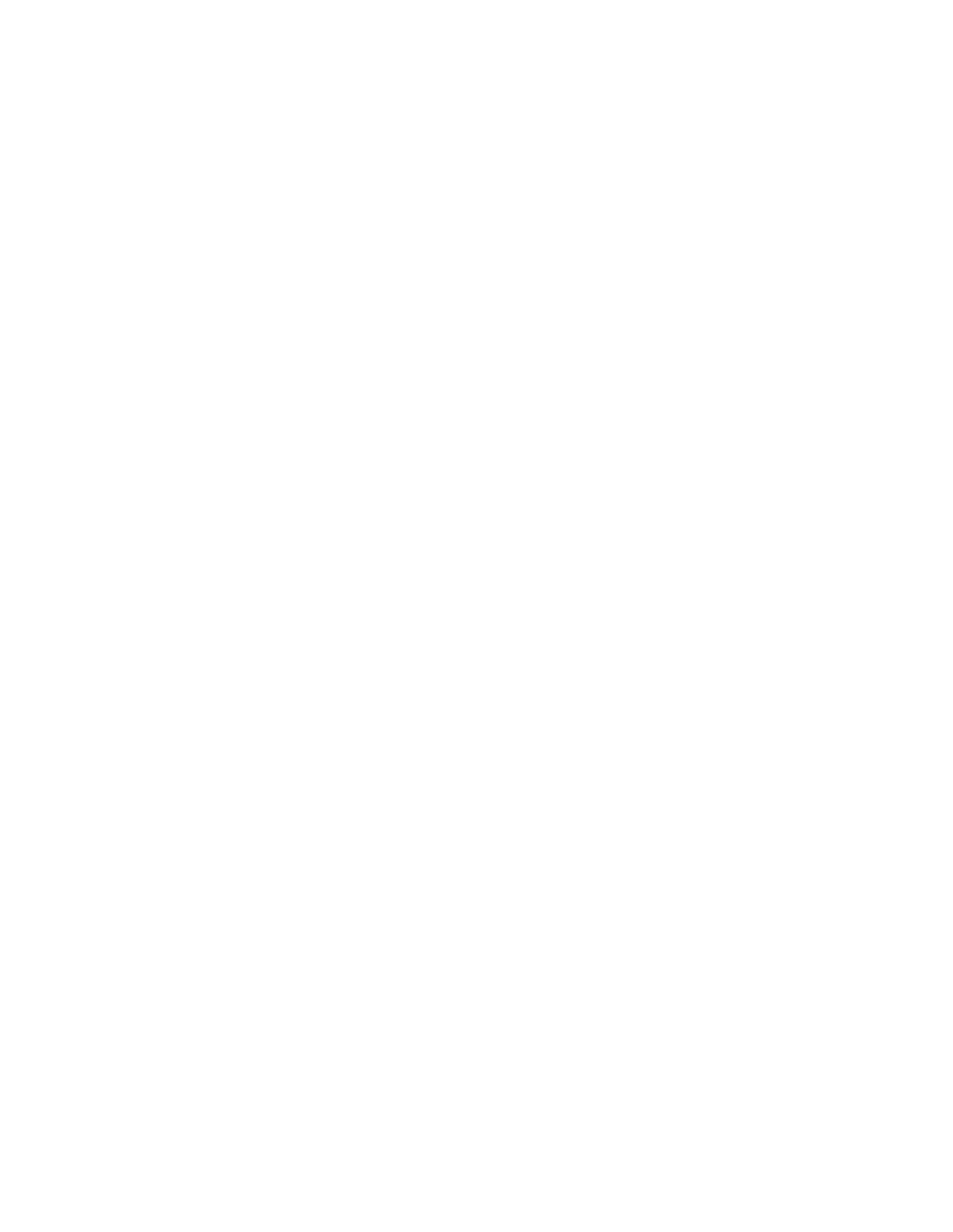### Acknowedgments

This case study was written for Nathan Associates, Inc. by Bruce Bolnick and Pooja Singh, based on desk research and interviews (by phone or Skype) with several experts on domestic revenue mobilization efforts in Nepal. The authors wish to express special thanks to the following experts who agreed to provide in-depth information through direct interviews: Debra Adams (Deputy Division Chief, Fiscal Affairs Department, International Monetary Fund); Dr. Rup Khadka (independent consultant and tax expert); Dr. Aleksandar Dragojlovic (Chief Technical Advisor, GIZ Revenue Administration Support Project); and Murari P. Gautam Upadhya (International Trade Development Advisor, Nepal-India Regional Trade and Transport Project). We also thank the following people for helpful comments on a draft version of this study: Debra Adams, Dr. Rup Khadka, Dr. Aeksandar Dragojlovic, and economists at USAID, especially Dr. David Dod in Washington and Chris Thurlow in Kathmandu. Janine Mans helped to organize and supervise the work, under USAID Leadership in Public Finance Management II project. Thanks also to Dr. Dod at USAID for his overall supervision and guidance on the assignment. We also express our gratitude to Dr. Mark Gallagher for essential contributions in collaborating on the design for the DRM case studies. Marina Rota provided editorial assistance. Donovan Hambley provided data collection support. All of these contributions are greatly appreciated, though the authors bear sole responsibility for the contents.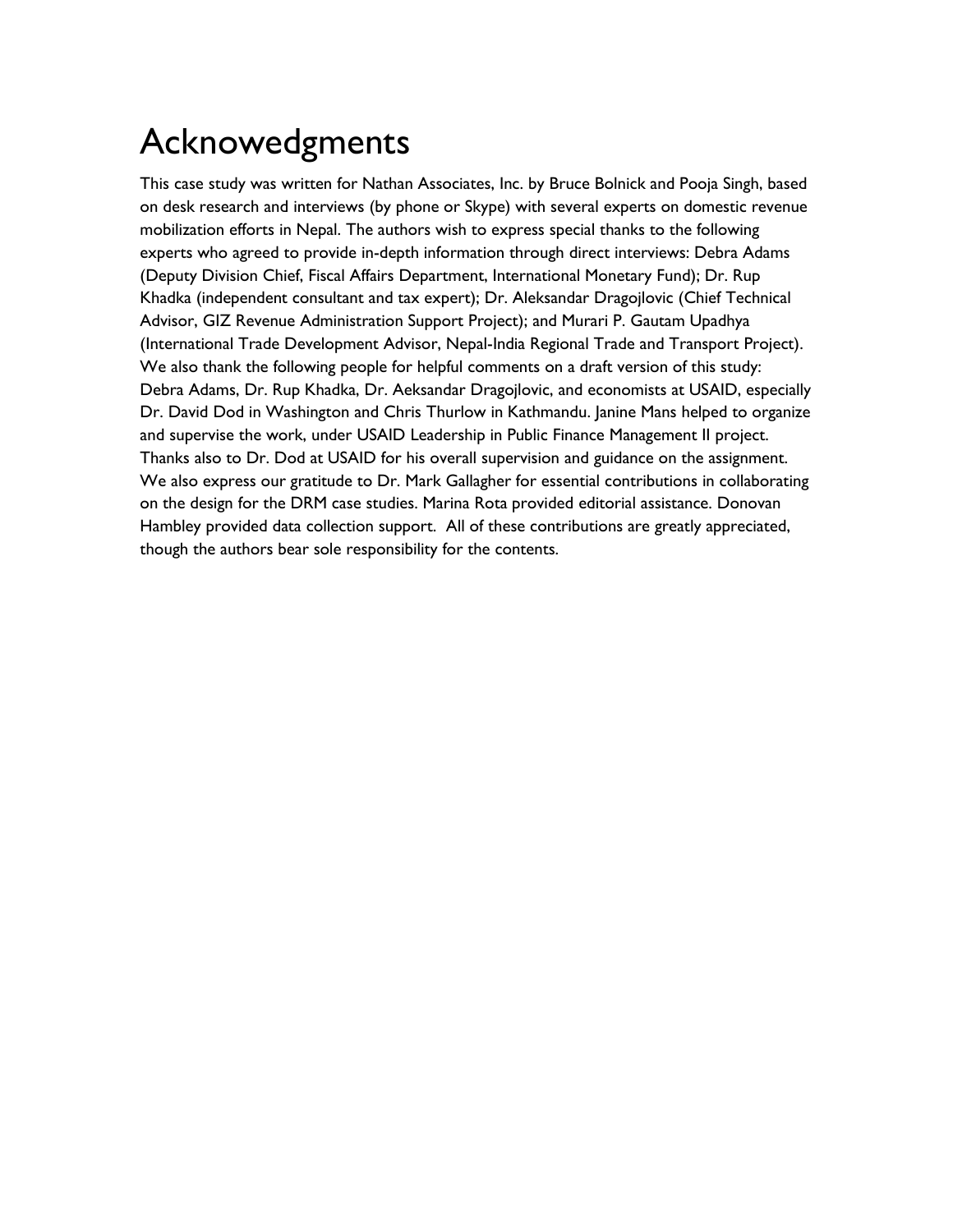## Acronyms

| <b>ASYCUDA</b><br>Automated System for Customs Data<br><b>CAER</b><br>Consultancy Assistance for Economic Reform<br><b>CIT</b><br>corporate income tax<br><b>CRMSAP</b><br>Customs Reforms and Modernization Strategies and Action Plan<br><b>DOC</b><br>Department of Customs<br><b>DRM</b><br><b>Domestic Resource Mobilization</b><br><b>FAD</b><br><b>Fiscal Affairs Department</b><br><b>GIZ</b><br>Deutsche Gesellschaft für Internationale Zusammenarbeit<br><b>GDP</b><br>gross domestic product<br><b>GON</b><br>Government of Nepal<br><b>HLTSRC</b><br>High Level Tax System Review Commission<br><b>IMF</b><br>International Monetary Fund<br><b>IRD</b><br><b>Inland Revenue Department</b><br><b>ITS</b><br><b>Integrated Tax System</b><br><b>LTO</b><br>Large Taxpayer Office<br><b>PAN</b><br>permanent account number<br><b>PIT</b><br>personal income tax<br><b>SDG</b><br>Sustainable Development Goals | ADB        | Asian Development Bank |
|-----------------------------------------------------------------------------------------------------------------------------------------------------------------------------------------------------------------------------------------------------------------------------------------------------------------------------------------------------------------------------------------------------------------------------------------------------------------------------------------------------------------------------------------------------------------------------------------------------------------------------------------------------------------------------------------------------------------------------------------------------------------------------------------------------------------------------------------------------------------------------------------------------------------------------|------------|------------------------|
|                                                                                                                                                                                                                                                                                                                                                                                                                                                                                                                                                                                                                                                                                                                                                                                                                                                                                                                             |            |                        |
|                                                                                                                                                                                                                                                                                                                                                                                                                                                                                                                                                                                                                                                                                                                                                                                                                                                                                                                             |            |                        |
|                                                                                                                                                                                                                                                                                                                                                                                                                                                                                                                                                                                                                                                                                                                                                                                                                                                                                                                             |            |                        |
|                                                                                                                                                                                                                                                                                                                                                                                                                                                                                                                                                                                                                                                                                                                                                                                                                                                                                                                             |            |                        |
|                                                                                                                                                                                                                                                                                                                                                                                                                                                                                                                                                                                                                                                                                                                                                                                                                                                                                                                             |            |                        |
|                                                                                                                                                                                                                                                                                                                                                                                                                                                                                                                                                                                                                                                                                                                                                                                                                                                                                                                             |            |                        |
|                                                                                                                                                                                                                                                                                                                                                                                                                                                                                                                                                                                                                                                                                                                                                                                                                                                                                                                             |            |                        |
|                                                                                                                                                                                                                                                                                                                                                                                                                                                                                                                                                                                                                                                                                                                                                                                                                                                                                                                             |            |                        |
|                                                                                                                                                                                                                                                                                                                                                                                                                                                                                                                                                                                                                                                                                                                                                                                                                                                                                                                             |            |                        |
|                                                                                                                                                                                                                                                                                                                                                                                                                                                                                                                                                                                                                                                                                                                                                                                                                                                                                                                             |            |                        |
|                                                                                                                                                                                                                                                                                                                                                                                                                                                                                                                                                                                                                                                                                                                                                                                                                                                                                                                             |            |                        |
|                                                                                                                                                                                                                                                                                                                                                                                                                                                                                                                                                                                                                                                                                                                                                                                                                                                                                                                             |            |                        |
|                                                                                                                                                                                                                                                                                                                                                                                                                                                                                                                                                                                                                                                                                                                                                                                                                                                                                                                             |            |                        |
|                                                                                                                                                                                                                                                                                                                                                                                                                                                                                                                                                                                                                                                                                                                                                                                                                                                                                                                             |            |                        |
|                                                                                                                                                                                                                                                                                                                                                                                                                                                                                                                                                                                                                                                                                                                                                                                                                                                                                                                             |            |                        |
|                                                                                                                                                                                                                                                                                                                                                                                                                                                                                                                                                                                                                                                                                                                                                                                                                                                                                                                             |            |                        |
|                                                                                                                                                                                                                                                                                                                                                                                                                                                                                                                                                                                                                                                                                                                                                                                                                                                                                                                             |            |                        |
|                                                                                                                                                                                                                                                                                                                                                                                                                                                                                                                                                                                                                                                                                                                                                                                                                                                                                                                             |            |                        |
|                                                                                                                                                                                                                                                                                                                                                                                                                                                                                                                                                                                                                                                                                                                                                                                                                                                                                                                             | <b>VAT</b> | value added tax        |
| <b>WTO</b><br><b>World Trade Organization</b>                                                                                                                                                                                                                                                                                                                                                                                                                                                                                                                                                                                                                                                                                                                                                                                                                                                                               |            |                        |
| <b>USAID</b><br>U.S. Agency for International Development                                                                                                                                                                                                                                                                                                                                                                                                                                                                                                                                                                                                                                                                                                                                                                                                                                                                   |            |                        |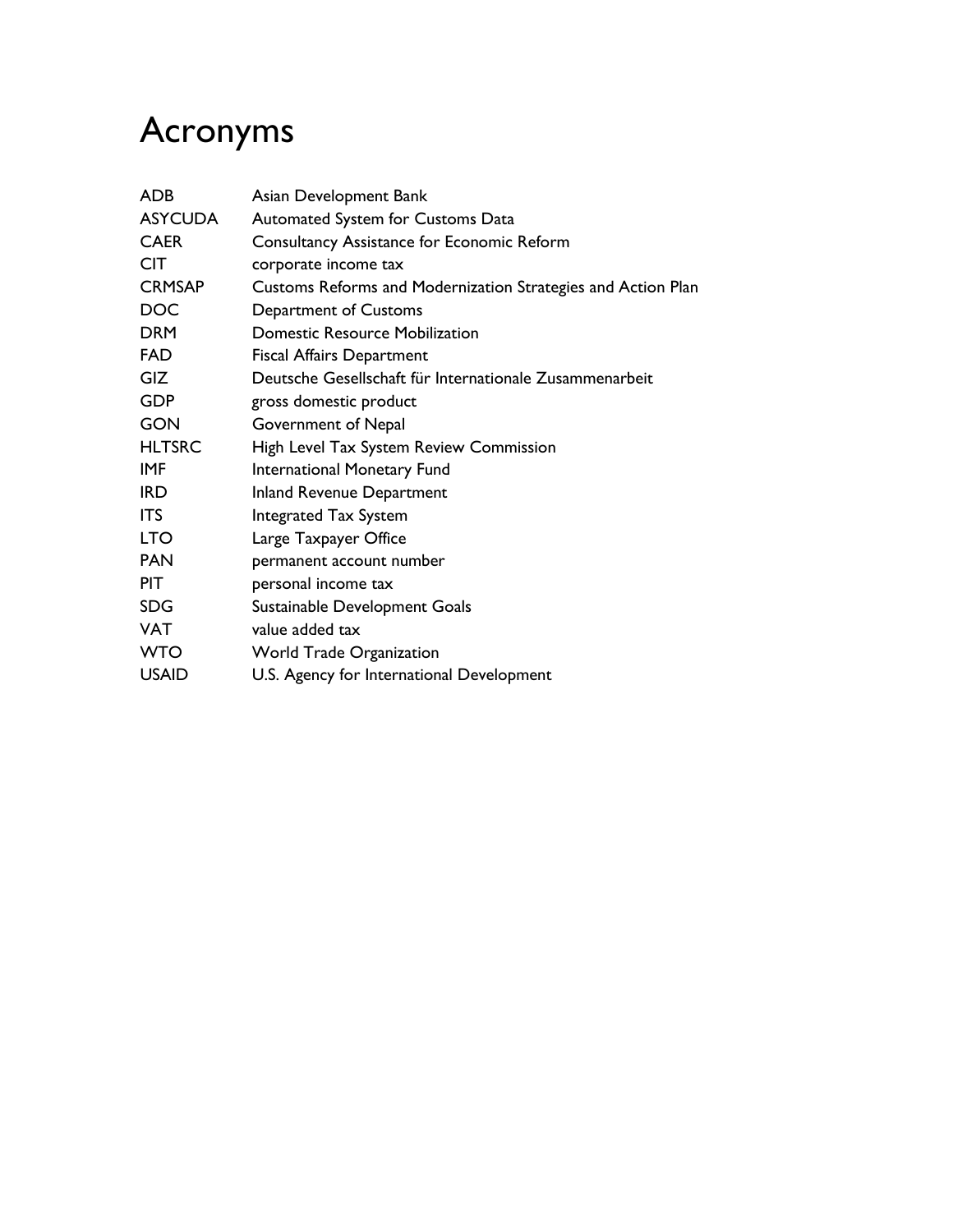### Executive Summary

Despite a prolonged period of domestic conflict and political turmoil, the government of Nepal (GON) has achieved a truly remarkable improvement in tax performance. Between fiscal year (FY) 1999/2000 and 2015/16, total domestic revenue (excluding grants) climbed from 11.3 percent of GDP to 21.6 percent, while tax receipts rose from 8.7 percent of GDP to18.7 percent. The biggest revenue gain accrued from the Value Added Tax (VAT), which more than doubled from 2.6 percent of GDP to 5.4 percent over that period.

The improvement in Nepal's tax performance is partly due to the natural responsiveness of VAT and income tax to economic growth, and partly due to the government's reform efforts, supported by international agencies such as the IMF, USAID, World Bank, Danida, and GIZ. A key factor has been a rapid increase in workers' remittances from 16 percent of GDP in 2006 to 30 percent in 2016. This fueled an expansion (relative to GDP) in imports and consumption expenditures, yielding revenue gains in VAT, excise duty, and trade tax. Beyond these underlying economic dynamics, GON has pursued a long-term program of reforms to tax policy and tax administration. The most important tax *policy* measures were implemented in the early 1990's, particularly the introduction of VAT in 1997 at a 10 percent tax rate. GON subsequently pursued a series of administration reforms, including development of ICT; functional reorganization; operational segmentation by taxpayer size; improvements in frontline taxpayer services; and improvements in risk management. Still, GON recognizes further reforms are needed, including implementing a Single Tax Code to consolidate legal framework for major taxes (underway during 2017); rationalizing tax incentives; and improving compliance.

The case of Nepal illustrates several basic lessons about DRM. First, and foremost, Nepal's performance demonstrates that *impressive gains in revenue performance are achievable, even in post-conflict conditions with prolonged periods of political turmoil*. Second, the cornerstones for strengthening revenue performance included the introduction of sound policy measures, supported by sensible administrative reforms. Third, tax reform is a long-term process: major reforms implemented in 1990s in Nepal paid off in recent years with remarkable improvements in revenue performance. Fourth, host country ownership is vital to success. Finally, in early stages of the DRM reform process, development partners played an essential catalytic role in triggering transformational changes; more recently their role has focused on supporting technical improvements, as GON has developed its own capacity to drive the reform program.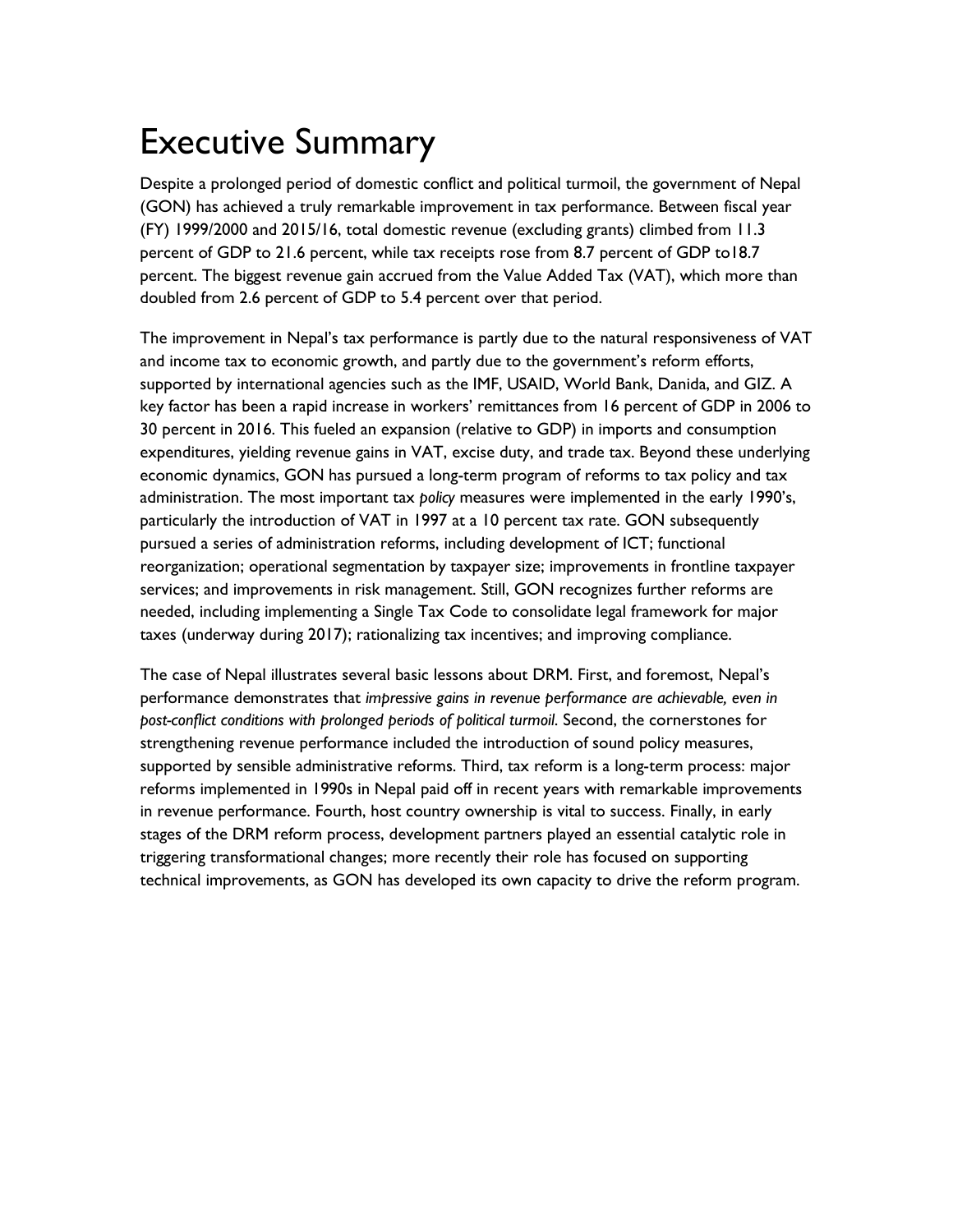## Domestic Resource Mobilization Case Study: Nepal

Programs to strengthen domestic resource mobilization (DRM) in developing countries are critically important not only to curtail reliance on donor funding, but more importantly to provide the governments with a dependable, steadily expanding source of domestic revenue for investing in development and delivering essential public goods and services. Effective DRM programs can also be a foundation for building good governance and enhancing accountability in public finance management. In addition, DRM programs can deliver major economic benefits by creating tax systems that foster more efficient private sector development.

The 2015 Addis Ababa Action Agenda on Financing for Development placed DRM front and center as a goal in its own right, and as the most viable mechanism for achieving the Sustainable Development Goals (SDG). To follow up on the Addis Agenda, the Addis Tax Initiative was established, underpinning the international community's commitment to help developing countries strengthen their DRM efforts.

In seeking to improve revenue performance, developing countries face enormous challenges, including weak administrative and enforcement capacity; an inherently narrow tax base owing to low incomes; a prevalence of informal sector activities; a culture of low tax compliance; and deep-seated problems with corrupt practices and politically driven tax favors.

Notwithstanding these challenges, many developing countries—including Nepal—have shown remarkable progress in strengthening DRM. This short case study tells the story of Nepal's successful efforts to enhance revenue performance and provide better services for the country's taxpayers.<sup>[1](#page-9-0)</sup>

### **Nepal's Success in Mobilizing Domestic Revenue**

Despite a prolonged period of domestic conflict and political turmoil, compounded by devastating earthquakes in 2015, Nepal sustained moderate GDP growth averaging 4 percent per year over the decade to 2016[.2](#page-9-1) This growth has been driven mainly by the service sector, which expanded by 5.3 percent per year over this period, whereas growth in agriculture averaged only 2.9 percent and in manufacturing just 1.2 percent. A large share of economic activity is still concentrated in smallholder agriculture and micro-, small and medium enterprises, most of which operate in the informal sector. And yet, the share of the population living below the national poverty line has fallen sharply, from 42 percent in 1990 to 24 percent in 2013 (IMF 2017)[.3](#page-9-2) These trends have been fueled by a huge inflow of workers' remittances, reaching 29.7

<span id="page-9-0"></span><sup>1</sup> This paper focuses on central government revenues. Fiscal decentralization is also an important part of the Nepal DRM story—and one that is currently evolving.  $\overline{a}$ 

<span id="page-9-1"></span><sup>&</sup>lt;sup>2</sup> GDP growth and GDP structure statistics are from the World Development Indicators (World Bank), available at https://data.worldbank.org/data-catalog/world-development-indicators.

<span id="page-9-2"></span><sup>&</sup>lt;sup>3</sup> Figures on the share of population living below the national poverty line differ across sources.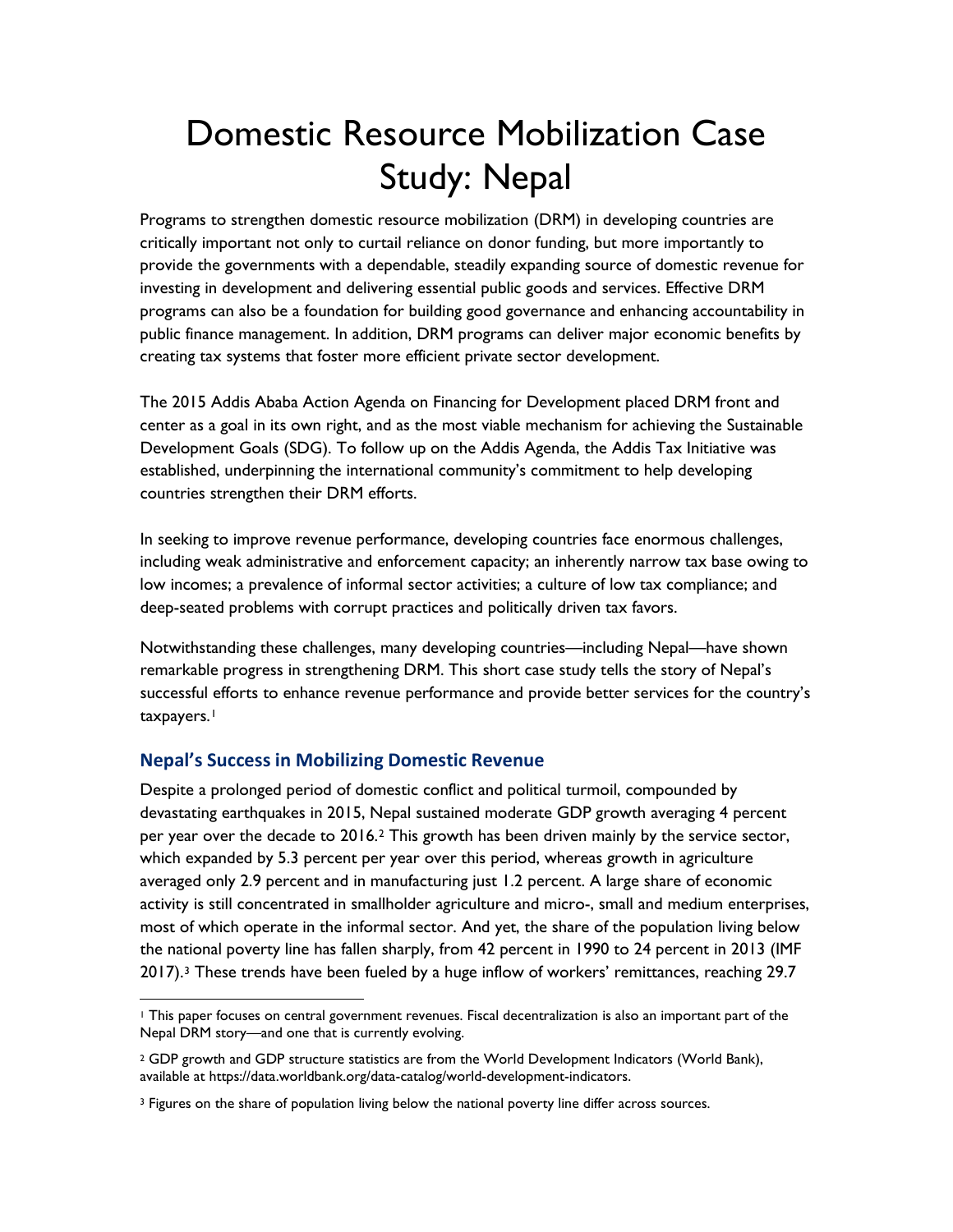percent of GDP in 2016—one of the highest in the world. Remittances have also been a major source of foreign exchange to cover a large balance of trade deficit, with imports greatly exceeding exports.

Despite often difficult political conditions, the government of Nepal has achieved a truly remarkable improvement in tax performance (Figure 1). Between fiscal year (FY) 1999/2000 and 2015/16, total domestic

revenue (excluding grants) climbed from 11.3 percent of GDP to 21.6 percent; this gain derived almost entirely from tax receipts, which rose from 8.7 percent of GDP to18.7 percent.<sup>[4](#page-10-0)</sup> In comparison, the average taxto-GDP ratio for South Asia increased less than three percentage points between 1999 and 2014, from 10.9 percent of GDP to 13.8 percent.[5](#page-10-1)

 $\overline{a}$ 



Revenue performance in Nepal has improved for all major taxes, with the biggest gain accruing from the Value Added Tax

(VAT). Between FY1999/2000 and 2015/2016, VAT revenue more than doubled from 2.6 percent of GDP to 5.4 percent (Figure 2). During this period, the VAT efficiency ratio showed steady improvement from 0.26 to 0.42.[6](#page-10-2) Over the same period, income tax revenue (personal plus corporate) jumped to 4.5 0% 1% 2% 3% 4% 5% 6% FY2000 FY2001 FY2002 FY2003 FY2004 FY2005 FY2006 FY2007 FY2008 FY2009 FY2010 FY2011 FY2012 FY2013 FY2014 FY<sub>20</sub> FY2016 **GDP Figure 2. Revenue Trends, by Type of Tax, FY2000-2016** PIT **- VAT**  $\sim$  CIT  $\sim$  Trade  $\sim$  Excise  $\sim$  Other

<span id="page-10-0"></span><sup>4</sup> The IMF has suggested that improvements in Nepal's tax ratio might be somewhat overstated because of underestimation of GDP to an increasing extent over time, caused by the use of an increasingly outdated base year. See footnote to page 1 of Annex II in IMF (2017).

<span id="page-10-1"></span><sup>5</sup> Data for South Asian countries from the IMF World Revenue Longitudinal Data (WoRLD), available at <http://data.imf.org/?sk=77413F1D-1525-450A-A23A-47AEED40FE78&sId=1390030341854>

<span id="page-10-2"></span><sup>6</sup> The VAT efficiency ratio is the actual revenue from VAT as a percentage of the theoretical potential that would be derived from applying the standard VAT rate to all economic activity contributing to GDP. A higher ratio indicates a more productive VAT system with broader coverage, improved administration, or both.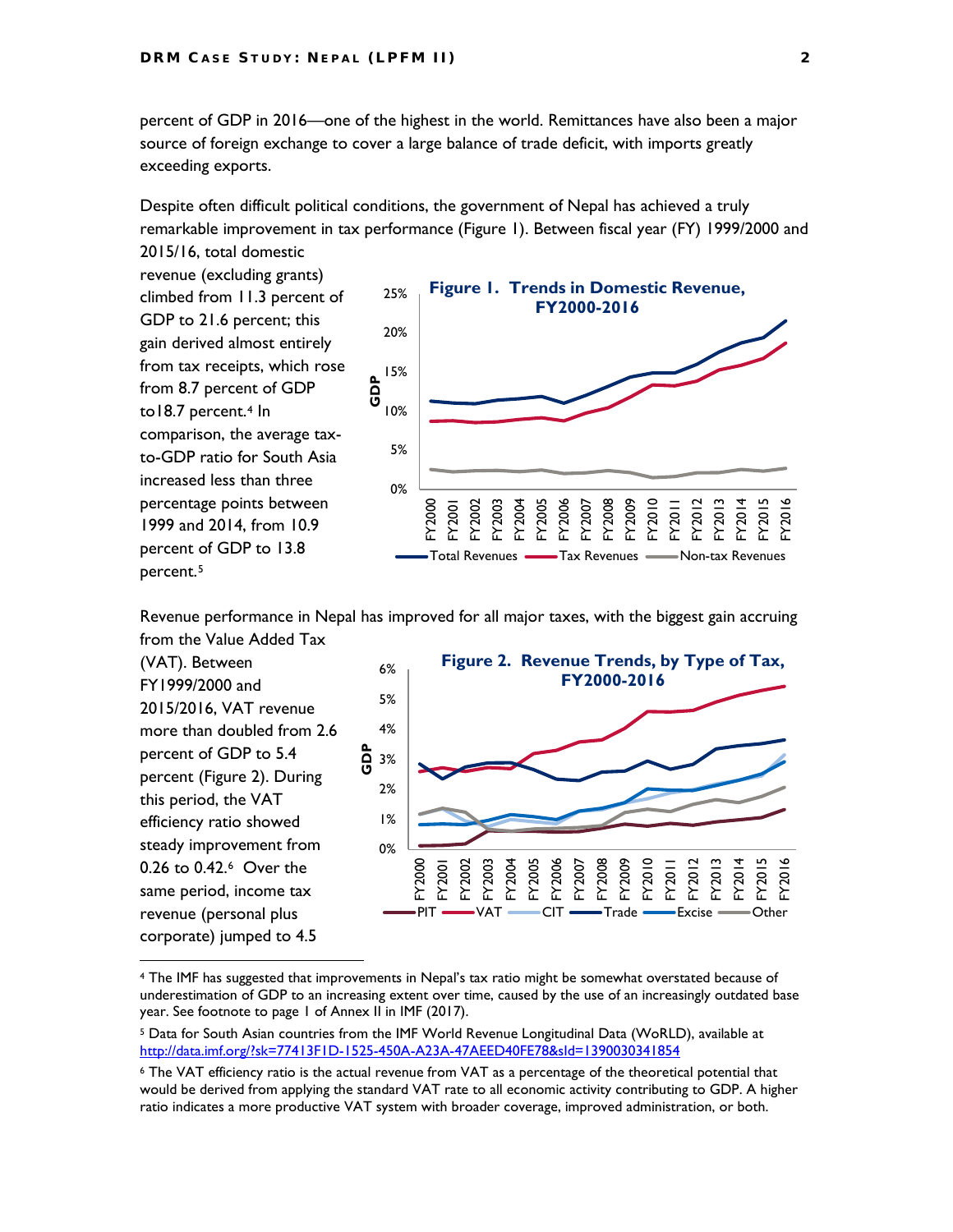percent of GDP, from 1.3 percent, while excise revenue climbed from 0.8 to 2.9 percent of GDP. Taxes on international trade rose less quickly, from 2.8 percent of GDP in FY1999/2000 to 3.7 percent in FY2015/16. As a result, trade taxes fell as a share of total revenue. In the future, trade taxes are likely to become even less important as Nepal pursues trade liberalization measures in compliance with its WTO accession in 2004 and regional trade agreements, such as the Bay of Bengal Initiative for Multi-Sectoral Technical and Economic Cooperation and the South Asian Association for Regional Cooperation.

#### **How Did Nepal Achieve These Results?**

The improvement in Nepal's tax performance is partly due to the natural response (or "elasticity") of VAT and income tax to economic growth, and partly due to the government's reform efforts (highlights of which are shown in Figure 3). The growth effect results when an expansion in the formal-sector share of GDP brings more taxpayers, more income, and more transactions into the tax net. Yet, experience of other countries shows that economic growth alone cannot explain more than a small fraction of the remarkable increase in tax revenue seen in Nepal.

![](_page_11_Figure_4.jpeg)

A more important factor has been a rapid increase in remittances from citizens working outside the country. Measured remittances jumped from 16 percent of GDP in 2006 to 30 percent in 2016. This fueled an expansion (relative to GDP) in both imports and consumption expenditures, yielding associated revenue gains, especially for VAT, excise duty, and trade tax. Between 2005 and 2016, imports of goods and services climbed from 29.5 percent of GDP to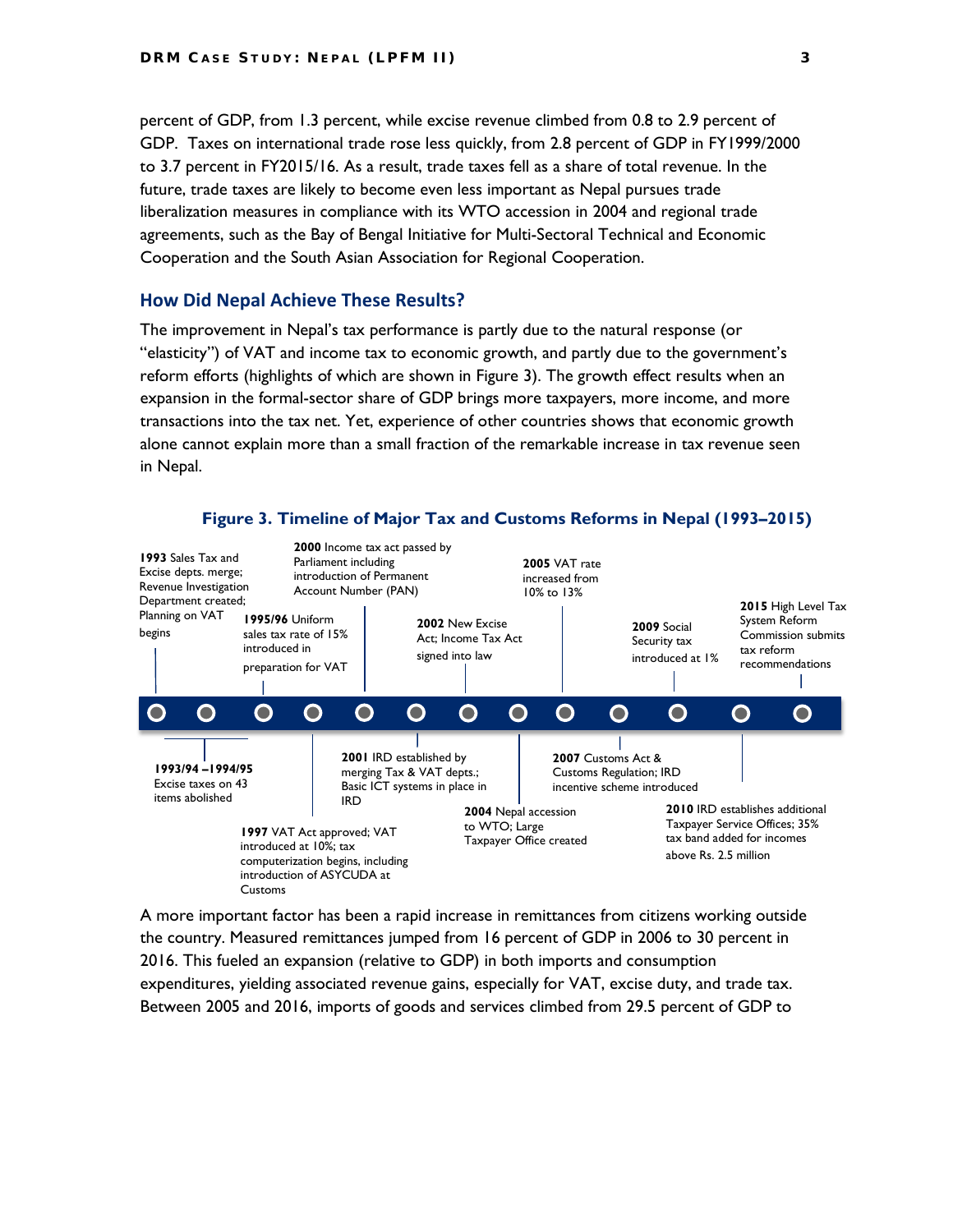39.4 percent — a rise of 10 percentage points. Over the same period, household consumption expenditure increased from an estimated [7](#page-12-0)9.5 percent of GDP to 83.8 percent.<sup>7</sup>

Beyond these underlying economic dynamics, the Government of Nepal has pursued a longterm program of reforms to tax policy and tax administration (See Appendix A and B for details). The most important *policy* measures were implemented early in the process. Hence, the tax structure and most tax rates have been fairly stable over the past fifteen years. But the government has continued to implement a series of sensible, effective reforms to tax and customs administration, drawing on lessons from international experience.

#### **Reforms to Tax Policy**

 $\ddot{\phantom{a}}$ 

Before 1959, Nepal had an archaic revenue system consisting of land tax, customs duties, and domestic excise duties. By 1990, the Nepal government had introduced an income tax and sales tax, and updated the legal framework for customs and excise duties, among other basic measures. Then in the 1990s—after the absolute monarchy ended and constitutional monarchy began—the government embarked on a series of reform initiatives, following recommendations from a special Task Force on Economic Policy.

Much of the work on tax policy in the 1990s focused on indirect taxes, especially transformation

of the sales tax into a VAT. [8](#page-12-1) Development of VAT began in 1993, with strong technical support from USAID's Consultancy Assistance for Economic Reform (CAER II) project. The VAT Act was drafted in 1994 and approved by Parliament in 1996. VAT regulations were approved by the cabinet in 1997. The VAT then into effect at a tax rate of 10 percent, with funding and technical assistance from Danida. It was recognized at the outset that the tax base for VAT would initially be very narrow, but would expand naturally over time as more businesses enter the formal sector and as registered businesses grow (Jenkins and Khadka 2000a).

#### **The Value Added Tax**

VAT was introduced in Nepal in FY1997/98 and quickly became the "backbone of the tax system," accounting for 2.7 percent of GDP in 2000/01 (when the total tax ratio was 8.8 percent of GDP). Since inception, roughly two-thirds of VAT revenue has been collected by the Department of Customs.

The next major policy reform was passage of a new Income Tax Act which took effect in 2002. The Act retained the prior marginal tax rates, at 0, 15, and 25 percent, while modernizing provisions for self-assessment, introducing Permanent Account Numbers (PANs), strengthening the presumptive tax on small businesses, and clarifying the treatment of different types of income, among other elements. Also in 2002 a new Excise Act extended the coverage of excise duties to imports, in line with international norms. There have also been frequent subsequent

<span id="page-12-0"></span><sup>7</sup> Household consumption expenditures may have increased more than shown in the national accounts because Nepal's Central Bureau of Statistics lacks a direct measure and estimates this figure as a function of gross national disposable income (Government of Nepal, CBS 2007, p. 25).

<span id="page-12-1"></span><sup>8</sup> Another reform in the 1990s focused on simplification and rationalization of the excise duty schedule, reducing coverage from 62 items to only 14 items. Subsequently, though, the excise schedule again became more complicated, involving a mix of specific and ad valorem duties on 50 categories of items (Government of Nepal 2011).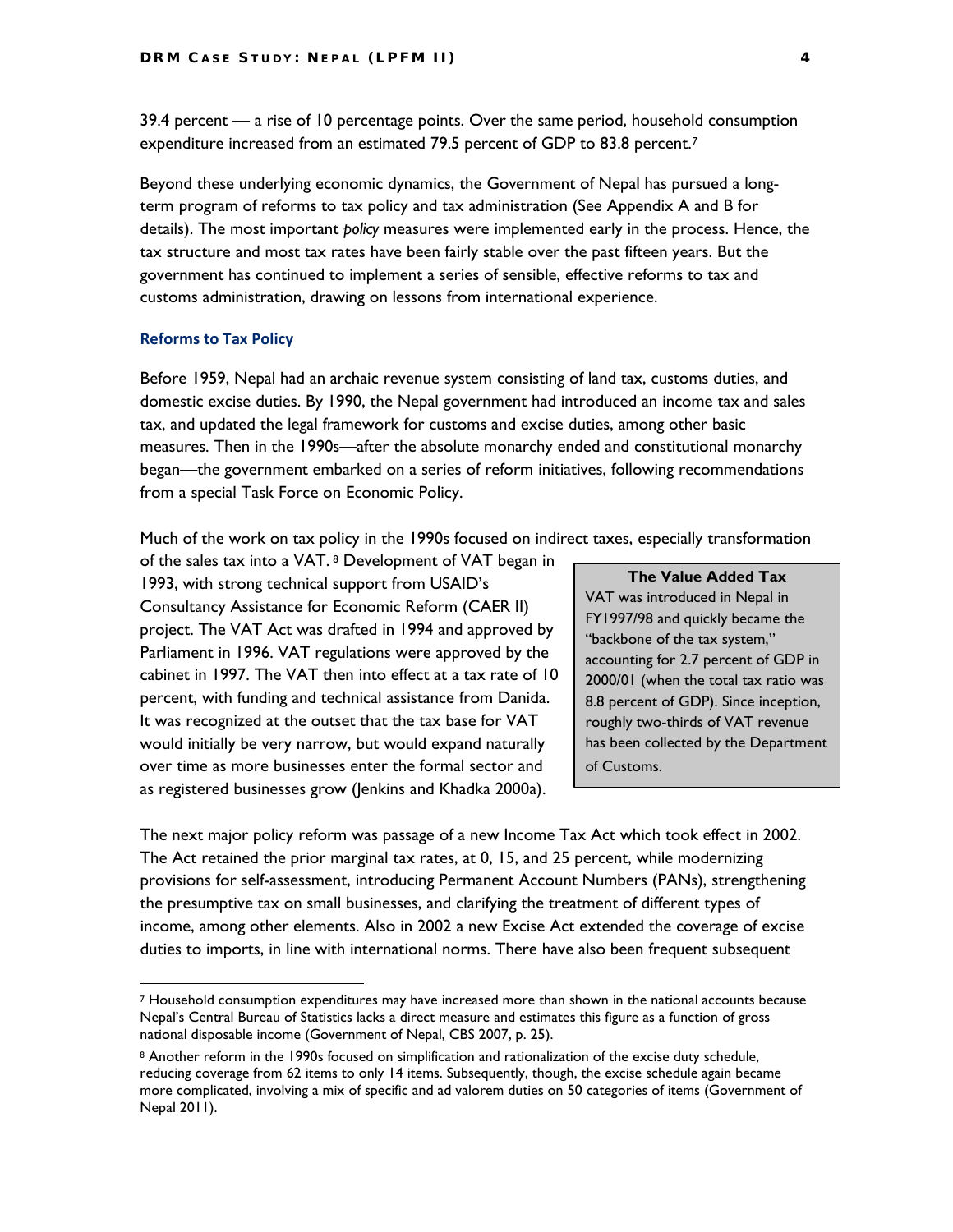adjustments to excise rates and regulations, along with tightening of labeling rules for goods subject to excise.

In 2005 the government increased the standard VAT rate from 10 to 13 percent; surprisingly, this measure produced only a small increase in VAT revenue, relative to GDP. Then in 2007, a new Customs Act and accompanying regulations addressed requirements of Nepal's accession to the WTO (which took effect in 2004), including major simplification of customs documentation requirements. In 2009, the 40 percent band for customs duty was reduced to 30 percent, while other rates remained unchanged (at 5, 10, 15, 20, and 80 percent, with the latter applying to certain motor vehicles and weapons). Also in 2009, a one percent Social Security tax on income was introduced and a new Social Security Fund was established under the Ministry of Labor and Employment.

In 2010, a new 35-percent tax band was added to the personal income tax (PIT) structure for individuals with incomes in excess of Rs. 2.5 million. As with the 2005 increase in the VAT rate, this policy change did not yield a substantial jump in PIT revenue. The past decade has also seen intermittent modifications to the income tax bands and the threshold for VAT registration, as adjustments for inflation.

Overall, reforms to *tax policy* since 2000 do not appear to have been a major driver for boosting the revenue yield. The importance of tax policy for DRM stems mainly from the inherent longterm elasticity of VAT and income tax in response to economic development and the surge in remittance flows.

In fact, Nepal's strong tax performance has been achieved *despite* policies that bred a proliferation of costly tax incentives. The Nepal government has regularly granted ad hoc exemptions, rebates, and tax holidays to "promote industrial development" and "make the tax system more growth friendly" (Government of Nepal 2009; Sharma 2015). Beneficiaries include special manufacturing industries, IT industries, foreign investments, energy projects, and tourism-related industries, conditional on job creation, capital investment, or technology transfer. There have also been partial tax amnesties in several years. Tax expenditure budgeting has not been developed, but rough estimates by the Inland Revenue Department (IRD) indicate that the revenue loss from tax incentives may be as large as 5 percent of GDP (Sharma 2015). These incentives also distort investment decisions and complicate tax administration. Moreover, they are widely regarded as ineffective, as evidenced by the sluggish growth of favored sectors. Hence, the International Monetary Fund (IMF) has regularly proposed rationalization or elimination of these incentives, and similar recommendations were highlighted by the government's High Level Tax System Review Commission (HLTSRC) in 2015.

#### **Reforms to Tax Administration**

For the main story on DRM performance in Nepal, one must look to the cumulative effect of steady progress in reforming tax administration in line with international best practices. The IRD has been pursuing administrative reforms since it was formed in 2001 by combining the Department of Taxes and with the VAT Department. The IRD's first formal Strategic Plan was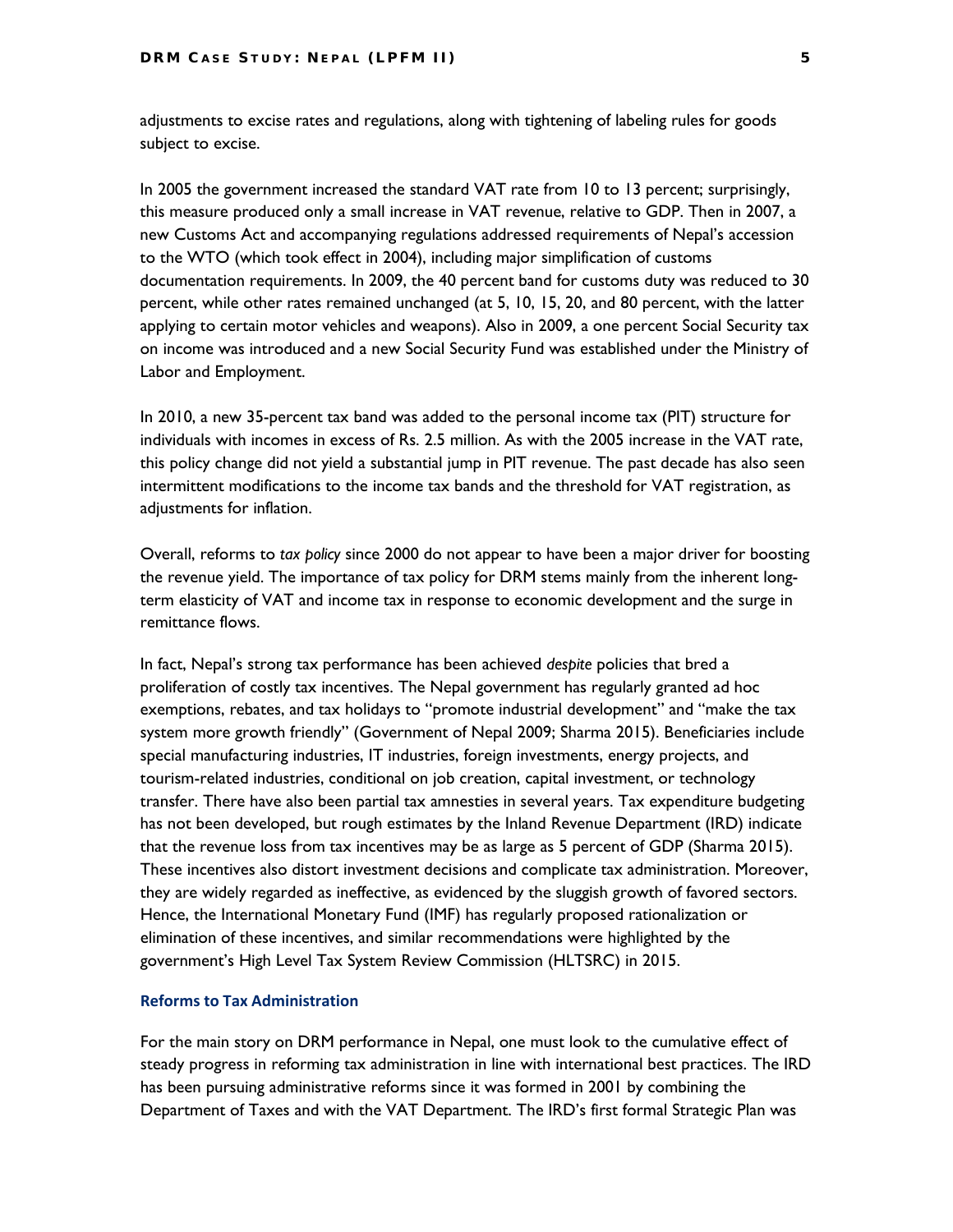not produced, however, until 2012, covering the period through FY2016/17. This plan set strategic objectives and a matrix of measures in four broad areas: policy reform and enforcement, taxpayer service and education, ICT, and organizational and human resource revitalization. This was followed in 2015 by a three-year Reform Plan (FY2015/16–2017/18), which took stock of progress and specified a menu of further measures to strengthen tax administration.

The Department of Customs (DOC) has an even longer history of strategic planning. With guidance from the IMF and the World Bank, DOC developed its first Customs Reforms and Modernization Strategies and Action Plan (CRMSAP) in 2003. The process is now in its fifth phase covering the period FY2016/17–2020/21. In light of the government's declining reliance on custom revenues, the DOC strategies aim not only to improve the efficiency of revenue collection but also—and equally important—to facilitate trade.

Overall, three components of the reform program for tax administration have been most important and effective: (1) introduction of Information and Communication Technology (ICT), (2) institutional restructuring, and (3) improvement in taxpayer services.

*Introduction of ICT.* A comprehensive program for computerizing revenue administration has been ongoing since 1997, when the new VAT administration adopted computerized systems. With funding initially from Danida, and then jointly from Danida and GIZ, $9$  the central VAT office was computerized first with modules for registration, refunds, returns, payments, audits, and other basic functions. Computerization then extended gradually to VAT field offices.<sup>[10](#page-14-1)</sup> The IRD Strategic Plan indicates that a major portion of the ICT infrastructure for IRD was implemented in FY2000/01—evolving into a fully Integrated Tax System by 2017, with sustained support from GIZ. By FY2014/15, 98 percent of tax filings and nearly 100 percent of registrations were conducted online.

The Department of Customs (DOC) also embarked on computerization in 1997, with a seven-year program to introduce the Automated System for Customs Data (ASYCUDA). The program began at Tribhuvan International Airport, with funding from the Asian Development Bank (ADB), and was later rolled out across the country. DOC is currently introducing the latest version of this system, ASYCUDA World, with support from the ADB and UNCTAD. It is also planning an Internet-based National Single Window (with World Bank support), which should greatly simplify the border process for traders.

 $\overline{a}$ 

#### **ICT and the IRD**

Success with ICT has made IRD a leader in e-governance in Nepal. Although IRD has not yet completely eliminated paper processes, its ICT systems have improved administrative efficiency and simplified tax registration, tax filing, and tax payments. Computerization has also helped curb opportunities for corruption and negotiation between tax officers and taxpayers, and improved public perception of IRD as a more professional, transparent organization.

<span id="page-14-0"></span><sup>9</sup> Known previously as Deutsche Gesellschaft für Technische Zusammenarbeit (GTZ).

<span id="page-14-1"></span><sup>&</sup>lt;sup>10</sup> See Jenkins and Khadka (2000b) for more details on VAT computerization.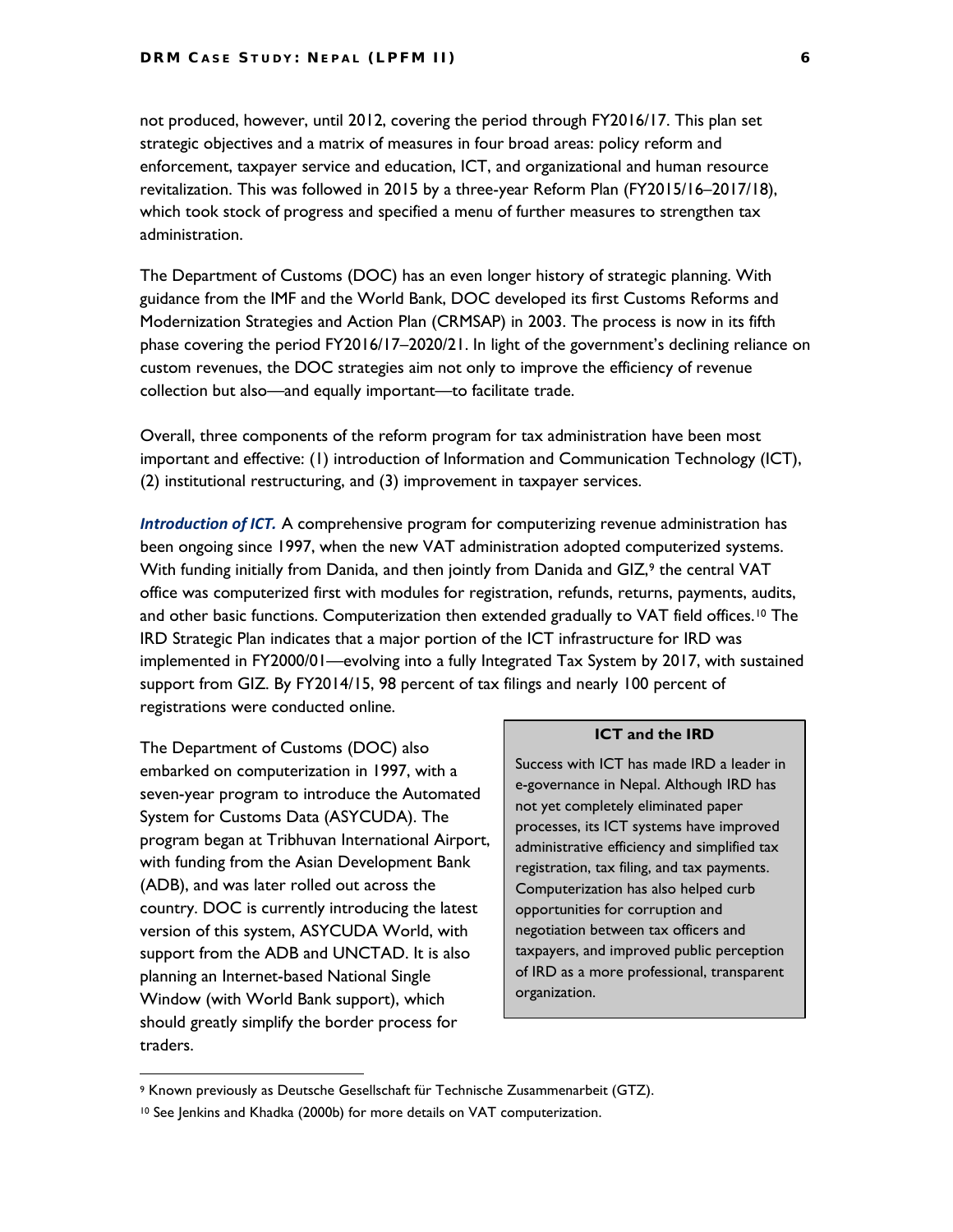*Institutional Restructuring***.** Institutional restructuring has been another critical element of the tax reform program since 2000. As noted earlier, IRD was created in 2001 by combining the VAT and Tax Departments. This amalgamation helped to consolidate the taxpayer registration database, facilitate the use of a common PAN, and reduce administrative costs. The consolidation was also essential in paving the way to modernize IRD's organizational structure by function, rather than by type of tax.

The single most important organizational reform was the creation of the Large Taxpayer Office in 2004, supported by the IMF; this began the process of reorienting IRD operations by taxpayer segment (defined by size), including the more recent establishment of taxpayer service offices focused on small taxpayers and the Inland Revenue Office focused on medium-size taxpayers. This segmentation allows the IRD to enhance efficiency by gearing resources and staff training to the special requirements and revenue potential for each type of taxpayer. Creation of the Large Taxpayer Office has been especially important because this segment accounted for 54 percent of total revenue in 2015/16 (Government of Nepal, IRD 2016a).

*Taxpayer services improvements***.** A third major focus of the reform program has been to broaden the tax base and promote voluntary compliance through improved taxpayer services. Starting in 2010, IRD set up Taxpayer Service Offices (TSO), initially in areas of high-density taxpayer populations, to provide front office operations such as registration and filing. This

network was then expanded to other geographic areas offering full services, such as audit, debt, and enforcement. IRD currently has 49 field offices, with 26 TSOs (13 within the Kathmandu district and 13 elsewhere), and 22 Inland Revenue Offices, in addition to the Large Taxpayer Office.

Strategic plans for both IRD and DOC highlight taxpayer education and outreach as a key pillar for their respective reform programs.

![](_page_15_Figure_6.jpeg)

Both departments also provide extensive taxpayer information on their websites, in Nepali. Outreach by the tax departments to business associations aims not only to establish dialogue on tax issues, but also to work jointly in providing tax training for their members. In addition, the Ministry of Commerce has established the Nepal Trade Information Portal through the Trade and Export Promotion Centre, as a one-stop portal for importers and exporters, with information including transit and tax-related information.<sup>[11](#page-15-0)</sup>

Electronic innovations have improved taxpayer services and increased administrative efficiency

 $\overline{a}$ 

<sup>11</sup> See the Nepal Trade Information Portal, available at

<span id="page-15-0"></span><http://www.nepaltradeportal.gov.np/index.php?r=site/display&id=12>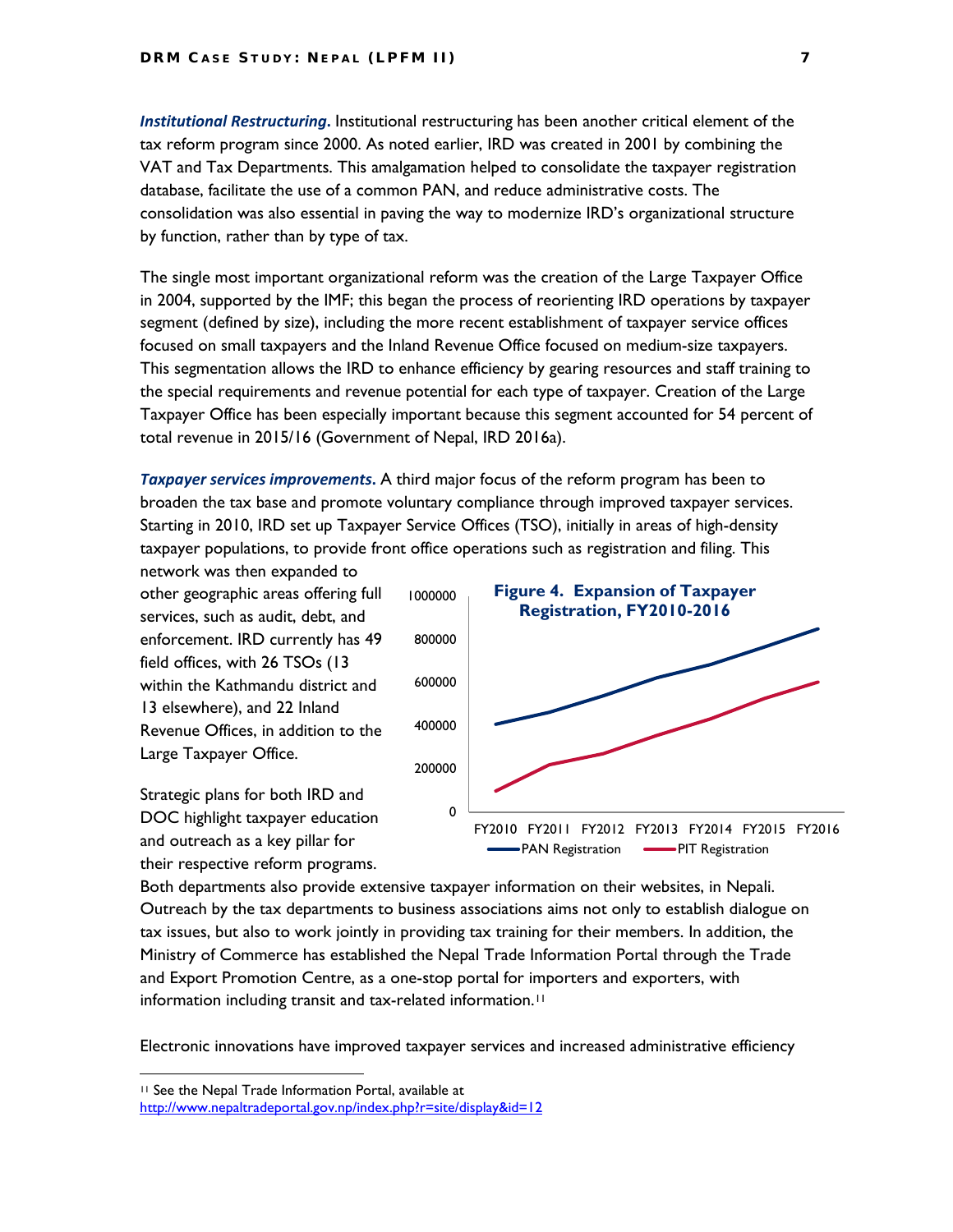within IRD. As a notable example, with support from USAID, the Office of the Company Registrar has been linked electronically to the IRD, enabling new companies to receive their tax PANs immediately upon company registration, and allowing IRD to search for non-compliant companies. Similarly, and again with initial support from USAID, IRD implemented the Any Brank Banking System (ABBS) for large taxpayers, allowing them to pay their taxes monthly through any nationwide commercial bank.

The combination of outreach to taxpayers and simplification of tax compliance through eregistration and e-filing seems to be working well to broaden the tax net (Figure 4). Between FY2009/10 and 2015/16, PIT registrations increased from less than 100,000 to 603,581, while PAN registrations (including VAT) more than doubled to 849,236. Total VAT returns almost doubled from 487,191 in FY2010/11 to 914,270 in FY2014/15, while total income tax returns increased from less than 194,000 to more than 438,000 during the same period (Government of Nepal, IRD 2016a).

The strategic plans for IRD and DOC also emphasize professional integrity. Some improvement in this regard can be seen in the World Bank Groups's Enterprise Surveys data.<sup>[12](#page-16-0)</sup> In 2013, 11.0 percent of Nepalese manufacturing firms reported that they expect to give gifts to tax officials, down from 17.3 percent in 2009. Similarly, 10.1 percent of service firms reported expecting to give gifts in 2013, an improvement from 14.0 percent in 2009. Those results are considerably better than the regional average response rate of 19.6 percent for South Asia. Even so, perceptions on the ground suggest that corrupt practices in the tax system are still widespread.

*Other Administrative Reforms.* Aside from the three areas highlighted above, another important administrative reform has been the adoption of modern risk management practices. IRD has introduced automated risk ratings for audits, including the Large Taxpayer Office.[13](#page-16-1) Similarly, DOC has adopted some risk management systems for border operations, along with establishment of a Post-Clearance Audit Office. However, the effectiveness of these measures is limited by human resource constraints, compounded by frequent staff transfers within the government's fiscal service.

By some accounts, the improvement in tax yield may also have benefited from a special incentive scheme for revenue officers, introduced in FY2007/08. Some reports indicate that the incentive payments can be large enough to double the base pay for tax officers who meet collection, service, or other targets. However, the revenue data do not show a substantial impact from this measure when it was introduced. Moreover, such schemes may have adverse effects by creating incentives to low-ball revenue targets or to invite abusive tax practices that are antithetical to the goal of improving taxpayer services.

 $\ddot{\phantom{a}}$ 

<span id="page-16-0"></span><sup>12</sup> For more information on the Enterprise Surveys (World Bank), visit http://www.enterprisesurveys.org/.

<span id="page-16-1"></span><sup>&</sup>lt;sup>13</sup> At the LTO, audit case work gets prioritized based on risk criteria. However, the LTO is also legally mandated to conduct a compulsory three-year audit of all its taxpayers. Removal of this requirement has been recommended by the international community.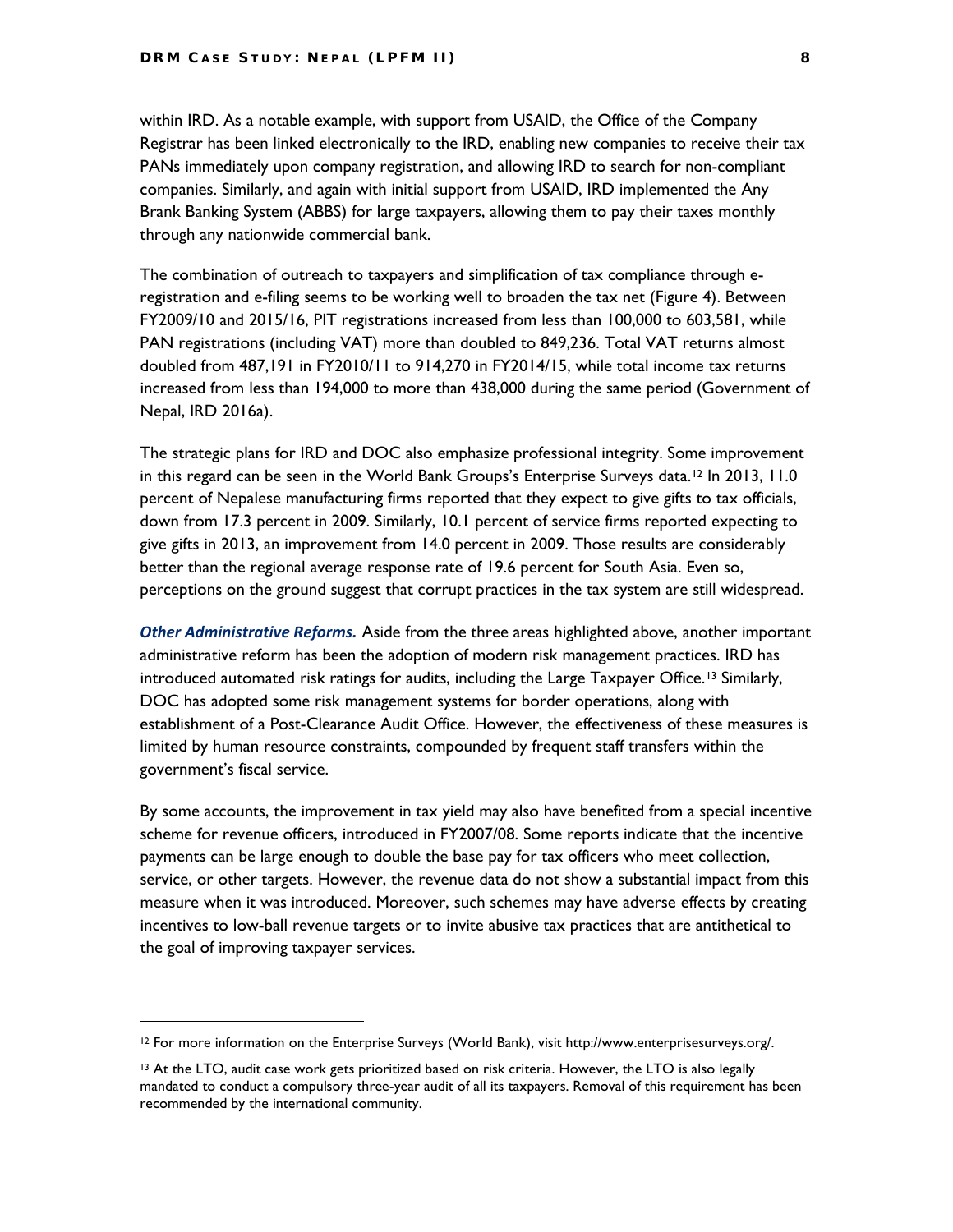#### **Unfinished Business**

Although Nepal has been pursuing reforms to the tax system for a quarter century, with impressive results, the reform agenda is still work in progress. Among the prominent issues on the Government of Nepal's reform agenda:

- Efforts to train and professionalize the revenue service have long been hampered by the practice of rotating revenue officers (even the director general) every 18-24 months, along with low civil-service pay, and lack of direct control over personnel decisions. Establishment of a semiautonomous Central Revenue Board could alleviate this problem if the Board were to have authority over conditions of service and control of hiring, retention, and staff rotation. Creation of the Board has been on the reform agenda for nearly a decade, and a bill to this effect has been drafted. But the prolonged delay suggests a lack of political will to move ahead on this measure.
- There is a pressing need to rationalize tax incentives and introduce tax expenditure budgeting. Ad-hoc tax breaks not only reduce revenue, but also create economic distortions and complicate tax administration.
- IRD still faces a very high incidence of non-filers and late filers. In FY2015/16, the nonfiler rate was nearly 40 percent for personal income tax and 30 percent for VAT.
- Tax arrears increased sharply from Rs. 2.7 billion in FY2010/11 to Rs. 8.3 billion in FY2014/15 and reportedly remain very high, indicating a needed for greater emphasis on compliance and enforcement.
- IRD is moving to strengthen the effectiveness of headquarters operations to design, implement, and coordinate system wide procedures for all functions, including risk assessment and compliance improvement.
- The e-payment system is still under development for the majority of taxpayers, and some internal IT systems at IRD and DOC still need to be integrated.
- On the customs front, a framework for the National Single Window has been designed with ADB funding, and is scheduled for implementation with World Bank support.
- By 2020, DOC intends to implement the Trusted Trader program and Authorized Economic Operator program to simplify customs clearance procedures and reduce the time and cost of trading across borders.
- The Nepal government has drafted a Single Tax Code to consolidate the legal framework for major taxes (CIT, PIT, VAT, Excise). The Code, when passed, will help harmonize tax laws and reduce compliance costs.

Nepal continues to demonstrate strong political interest in improving its tax system and improving DRM, as evidenced by support for ongoing reform initiatives, as well as a decision in 2017 to join the Addis Tax Initiative.

#### **Contribution of Donor Support**

Donor support has been catalytic in some major areas of tax reform in Nepal, and highly supportive in others. A starting point was USAID's support for the design and introduction of VAT in the 1990s, setting the path for the effective, sustainable mobilization of domestic resources. Long-term support from Danida, GIZ, and ADB to computerize tax and customs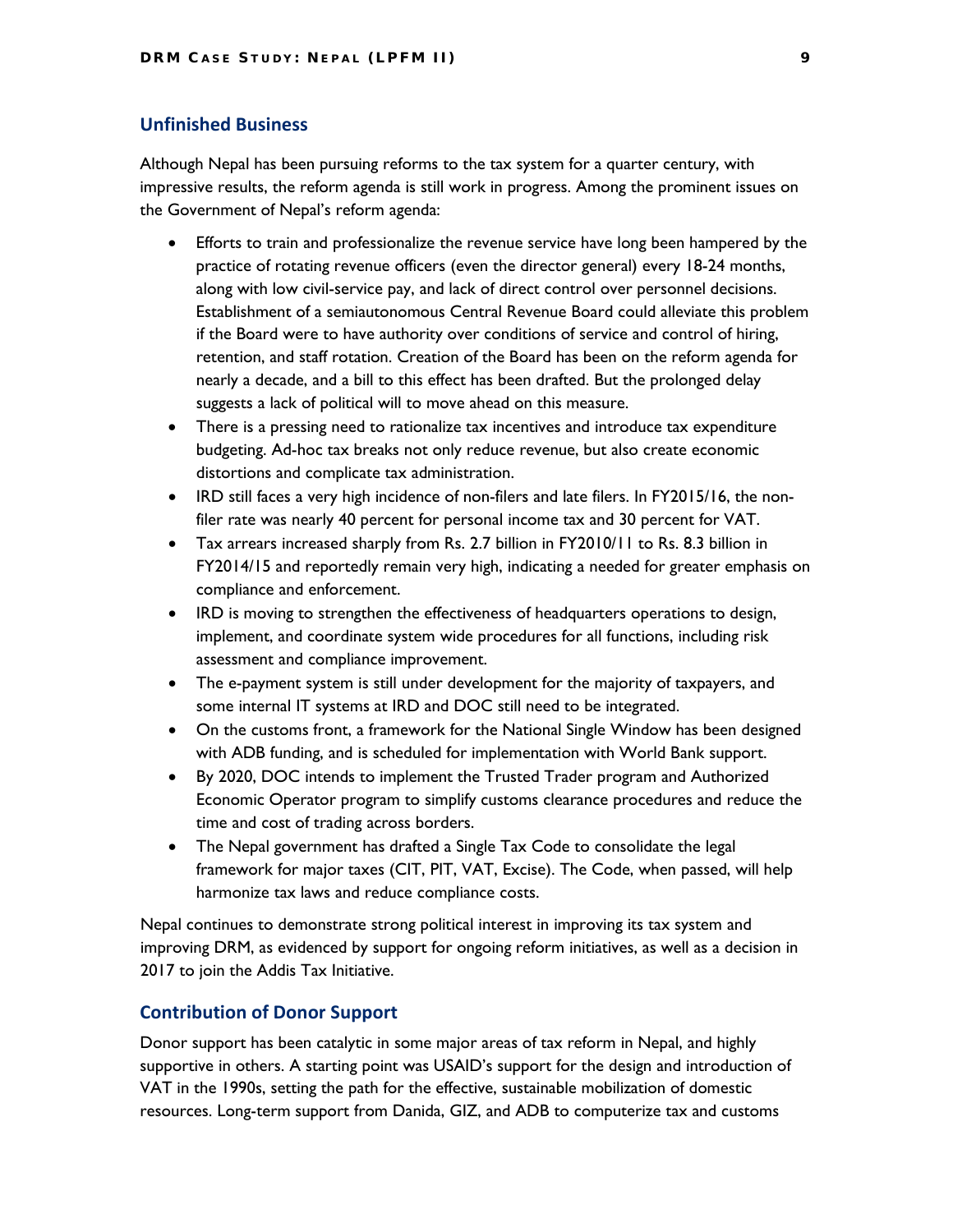operations was then instrumental in modernizing tax administration, as a cornerstone for broader e-governance reforms.

The IMF played a major role in helping IRD to implement the Large Taxpayer Office, among other technical assistance activities, with financing mainly from the government of Japan and support from the Tax Policy and Administration Topical Trust Fund.<sup>[14](#page-18-0)</sup> Given the large share of revenue generated by large businesses, support for the Large Taxpayer Office was critical to enhancing efficiency and effectiveness in revenue mobilization by IRD. The IMF also worked extensively with DOC—along with the ADB, the World Bank, and other development organizations—to formalize its early reform strategies and operating plans, through which DOC achieved significant improvements in operational efficiency and trade facilitation.

Increasingly, the Nepal government has bolstered its capacity to take the lead in planning and implementing tax reforms. For instance, recommendations of the High-Level Tax System Review Commission in 2015 were fully home-grown, though broadly informed by earlier recommendations from the IMF and international best practices. Although IRD received support to develop its Strategic Plan and the first Reform Plan from the GIZ and IMF respectively, it developed the second Reform Plan 2015/16–2017/18 largely on its own initiative. Similarly, the DOC's most recent CRMSAP was also developed with minimal support from the international development community. The Nepal government has also taken the lead on many specific actions, as outlined in the IRD and DOC Strategic Plans, with ongoing GIZ support.

#### **Lessons Learned**

 $\overline{a}$ 

The case of Nepal illustrates several basic lessons about domestic resource mobilization. First, and foremost, Nepal's performance demonstrates that *impressive gains in revenue performance are achievable, even in post-conflict conditions with prolonged periods of political turmoil*.

Second, host country ownership is vital to success. Under successive and diverse governments, the Nepal government has not simply announced, but actually followed through on a wide range reforms to tax policy and tax administration. Political will has been weak, however, in resisting special interest pressures for granting costly and distortionary tax favors.

Third, the cornerstones for strengthening revenue performance included the introduction of VAT on the policy side, and three critical factors on the administrative side: (1) functional reorganization and operational segmentation by taxpayer size, especially for large taxpayers; (2) computerization throughout the tax system; and (3) a focus on taxpayer services to facilitate voluntary compliance.

Fourth, tax reform is a long-term process. This is particularly evident in Nepal, where major reforms have been ongoing since the 1990s. Although tax reforms of the 1990s may not have produced immediate impact, they have been paying off in recent years in remarkable improvements in revenue performance, strengthened by a series of sensible administrative

<span id="page-18-0"></span><sup>14</sup> Funded by Belgium, the European Union, Germany, the Republic of Korea, Kuwait, Luxembourg, the Netherlands, Norway, and Switzerland.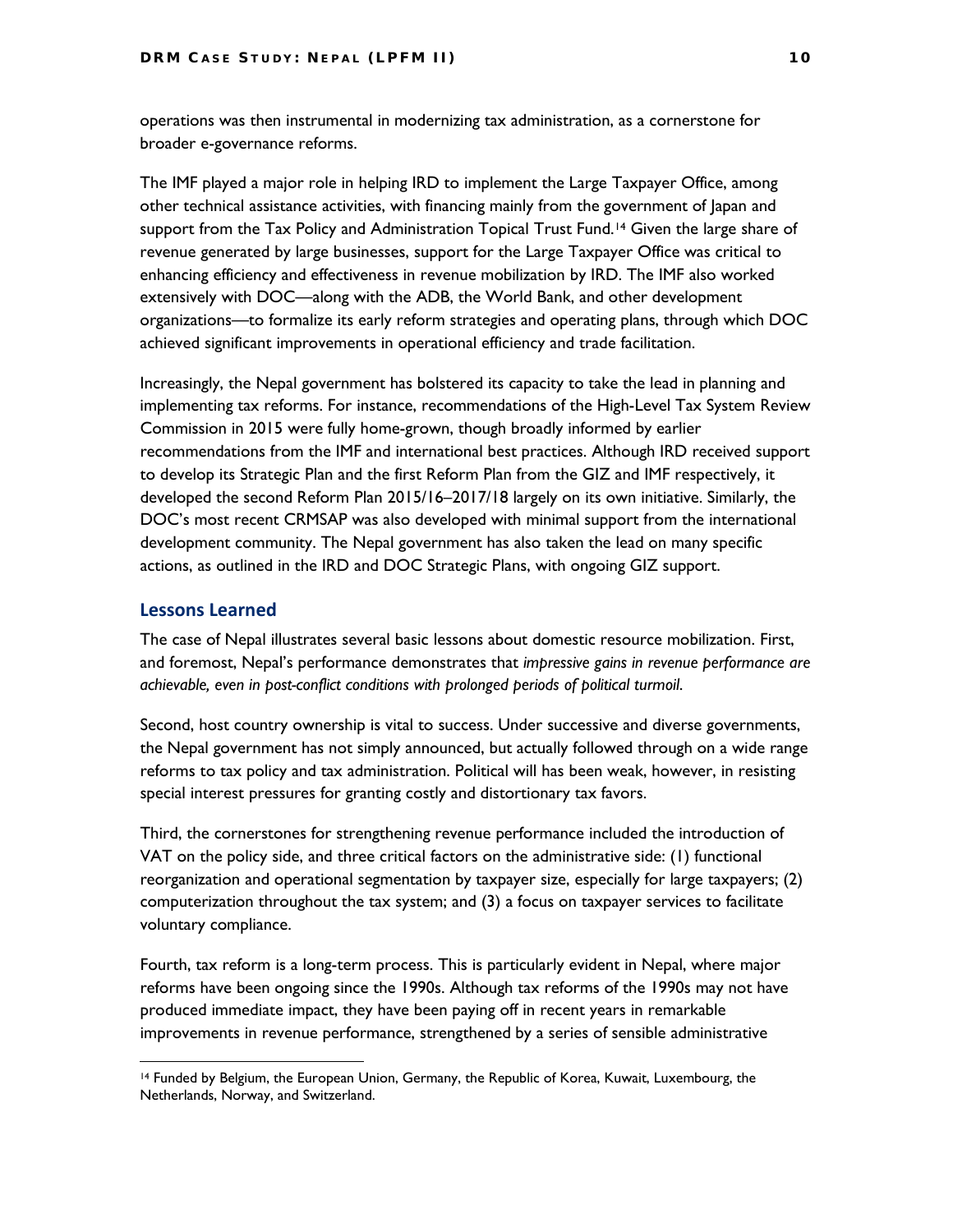reforms. Even with Nepal's impressive strides over the past 25 years, there is still much room for improving and strengthening the tax system. In view of capacity constraints on the expenditure side of the budget, however, it is arguable that future improvements in the tax system should aim at supporting private sector development by lowering tax rates and reducing compliance costs, rather than by increasing the tax yield much above 20 percent of GDP.

Fifth, human resource management is a vitally important area for attention—and a major point of unfinished business in Nepal. Effective tax administration requires suitable conditions of service and HR systems to professionalize operations, institutionalize integrity, and create attractive paths for career development for tax officers.

Finally, the case of Nepal demonstrates an evolving role for foreign assistance. In early stages of DRM reform, donor support played an essential and catalytic role in promoting transformational reforms to the tax system. As the Nepal government developed its own capacity to drive the reform program, the role for development partners has focused on supporting technical improvements, rather than on triggering transformational changes. Equally important, the experience in Nepal shows the value of donor cooperation. For example, after USAID's support for the introduction of VAT, Danida stepped in to assist with implementation. Later, Danida and GIZ joined hands to assist IRD, particularly with ICT implementation. Similarly, the IMF, the ADB, and the World Bank have coordinated at various times to assist DOC. Sustained coordination of this sort has provided continuity needed to maintain the momentum for reform.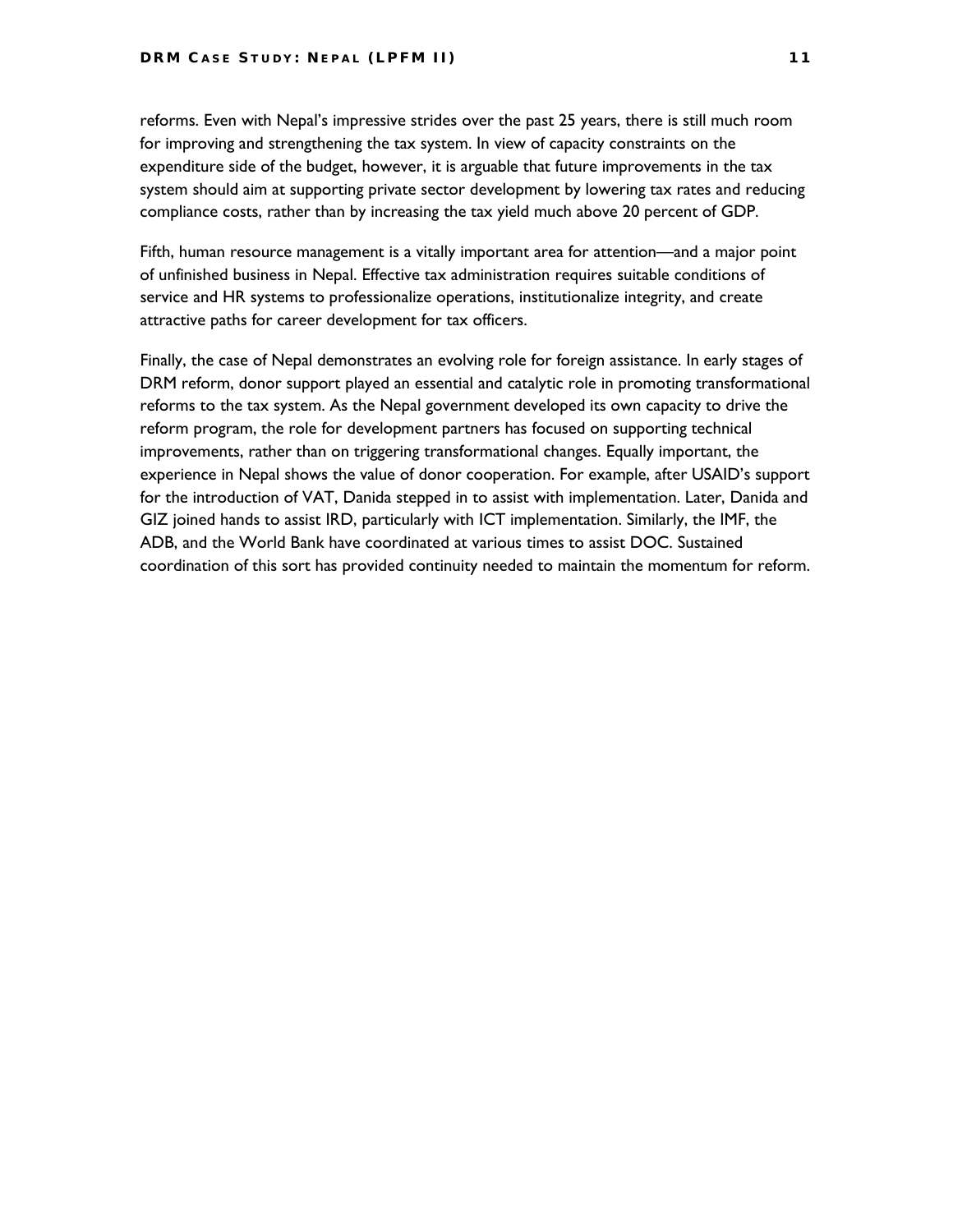## Appendix A – Timeline of Major Tax Policy Reforms

| Year      | <b>Reform</b>                                                                                                                                                                   | <b>Notes</b>                                                                                                      |
|-----------|---------------------------------------------------------------------------------------------------------------------------------------------------------------------------------|-------------------------------------------------------------------------------------------------------------------|
| FY1993/94 | Excise taxes on 32 items abolished; number of<br>sales tax rate brackets reduced from five to<br>two (10% and 20%)                                                              |                                                                                                                   |
| 1993      | Self-assessment system introduced                                                                                                                                               | VAT Steering Committee and VAT<br>Task Force formed to prepare for VAT<br>introduction                            |
| FY1994/95 | Excise taxes on additional 11 items abolished                                                                                                                                   |                                                                                                                   |
| FY1995/96 | Uniform sales tax rate of 15% introduced                                                                                                                                        | To prepare for VAT                                                                                                |
| 1997      | VAT Act implemented, at 10% VAT rate                                                                                                                                            | Replaced sales tax, hotel tax,<br>entertainment tax, and contract tax                                             |
| 2000      | New Income Tax Act approved by Parliament,<br>including introduction of the Permanent<br>Account Number (PAN) system, and<br>expansion of withholding at source.                | New Income tax act replaced and<br>substantially reformed 1974 Act                                                |
| 2002      | New Income Tax Act signed into law and<br>took effect; new Excise Act passed                                                                                                    |                                                                                                                   |
| 2005      | VAT rate raised from 10% to 13%                                                                                                                                                 |                                                                                                                   |
| 2007      | New Customs Act and regulations                                                                                                                                                 | To modernize customs                                                                                              |
| 2008      | Tax exemption limit raised to Rs. 115,000 for<br>an individual and Rs. 140,000 for couples                                                                                      | Original threshold in the Income Tax<br>Act of 2002 was Rs. 80,000 for<br>individuals and Rs. 100,000 for couples |
| 2009      | Social Security tax at 1% introduced; 40%<br>excise duty rate reduced to 30%; capital gains<br>tax rate cut from 15% to 10%                                                     |                                                                                                                   |
| 2010      | 35% tax band added PIT structure for<br>individual incomes above Rs. 2.5 million; tax<br>exemption limit raised to Rs. 160,000 for an<br>individual and Rs. 200,000 for couples |                                                                                                                   |
| 2015      | Income tax exemption limit increased to Rs.<br>250,000 for individual and Rs. 300,000 for<br>couples; Finance Act expands withholding at<br>source                              | High Level Tax System Review<br>Commission (HLTSRC) submits tax<br>reform recommendations in the same<br>year     |
| 2016      | VAT threshold increased from Rs. 2 lakh to<br>Rs. 5 lakh; income tax exemption limit<br>increased to Rs. 350,000 for individuals and<br>Rs. 400,000 for couples                 |                                                                                                                   |
| 2017      | Single Tax Code being drafted                                                                                                                                                   |                                                                                                                   |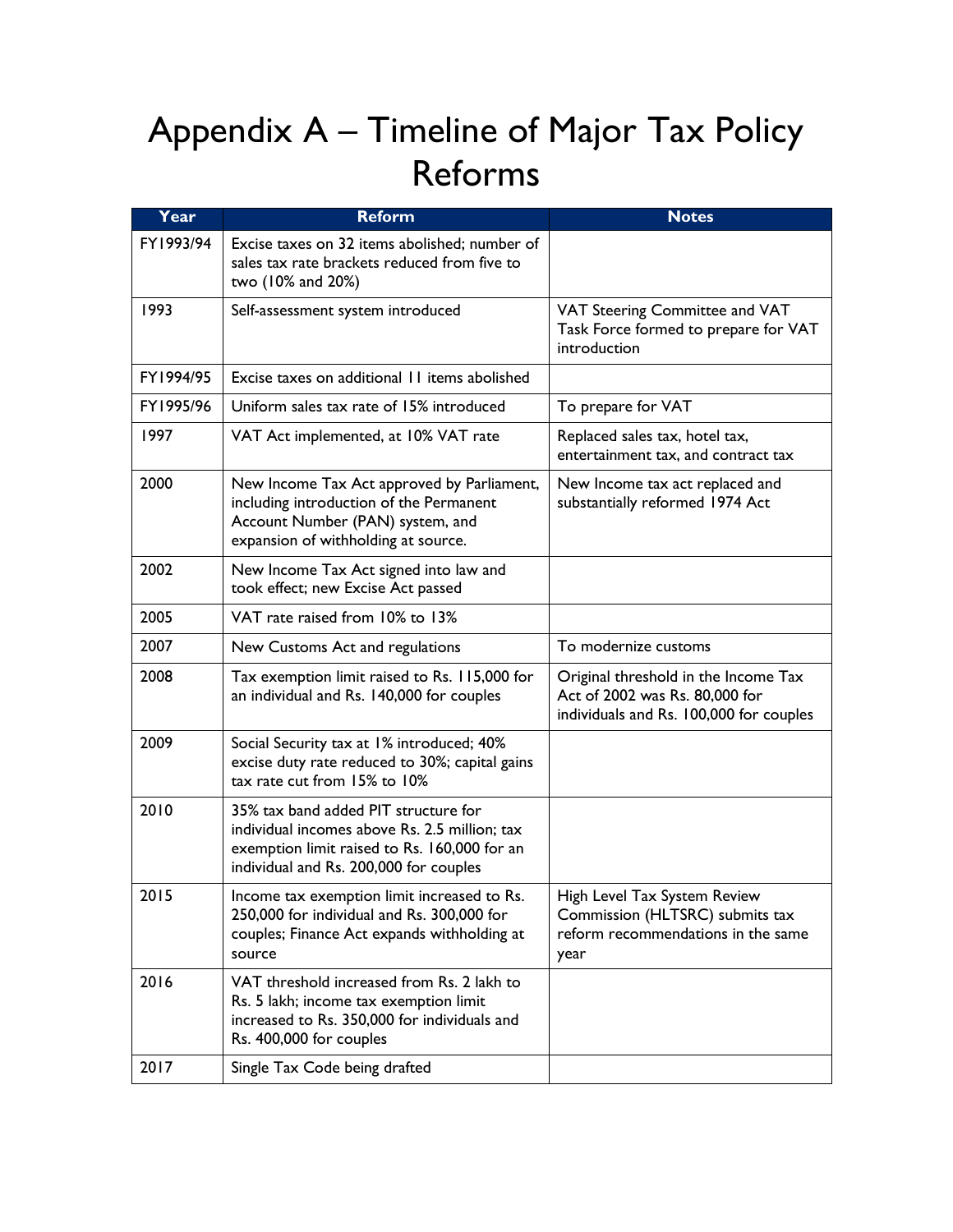### Appendix B – Timeline of Major Tax Administration Reforms

| Year | <b>Reform</b>                                                                                                                                                                          | <b>Notes</b>                                                                                                                                          |
|------|----------------------------------------------------------------------------------------------------------------------------------------------------------------------------------------|-------------------------------------------------------------------------------------------------------------------------------------------------------|
| 1992 | Revenue Group created within the Nepal<br><b>Administrative Service</b>                                                                                                                |                                                                                                                                                       |
| 1993 | Revenue Investigation Department created; Sales<br>Tax and Excise Departments merged                                                                                                   |                                                                                                                                                       |
| 1996 | Planning for VAT Department to replace Sales<br>Tax and Excise Departments                                                                                                             |                                                                                                                                                       |
| 1997 | VAT Department established; introduction of<br><b>ASYCUDA at Customs</b>                                                                                                               | VAT Department adopted functional<br>organization and automated systems                                                                               |
| 2001 | IRD created merging VAT Department and Tax<br>Administration Department; major components<br>of ICT improvements in IRD implemented                                                    |                                                                                                                                                       |
| 2003 | <b>First Customs Reforms and Modernization</b><br>Strategies and Action Plan (CRMSAP) 2003-06<br>developed                                                                             |                                                                                                                                                       |
| 2004 | Large Taxpayer Office (LTO) created                                                                                                                                                    |                                                                                                                                                       |
| 2006 | Second CRMSAP (2006-09) developed                                                                                                                                                      |                                                                                                                                                       |
| 2007 | Performance-based incentive system introduced<br>in IRD                                                                                                                                |                                                                                                                                                       |
| 2009 | Declared as "Tax Compliance Year" with<br>increased focus on PAN registration; Third<br>CRMSAP (2009-13) developed                                                                     |                                                                                                                                                       |
| 2010 | Additional IRD Taxpayer Service Offices (TSOs)<br>established to serve small-size taxpayers; Post<br>Clearance Audit Office established; 2010/11<br>declared as "Tax Enforcement Year" |                                                                                                                                                       |
| 2012 | DOC payment through bank with security-<br>enabled receipt at five major Customs offices                                                                                               |                                                                                                                                                       |
| 2013 | First IRD Strategic Plan (FY2012/13-2016/17)<br>developed and Reform Plan (FY2012/13-2014/15);<br>Fourth CRMSAP (2013-17) developed                                                    | GIZ assistance in preparing<br>framework of IRD Strategic Plan; IMF<br>assistance in preparing framework of<br><b>CRMSAP Plan and IRD Reform Plan</b> |
| 2017 | Fifth CRMSAP (2017-21) developed; ASYCUDA<br>World being implemented; integration of all IRD<br>ICT systems                                                                            |                                                                                                                                                       |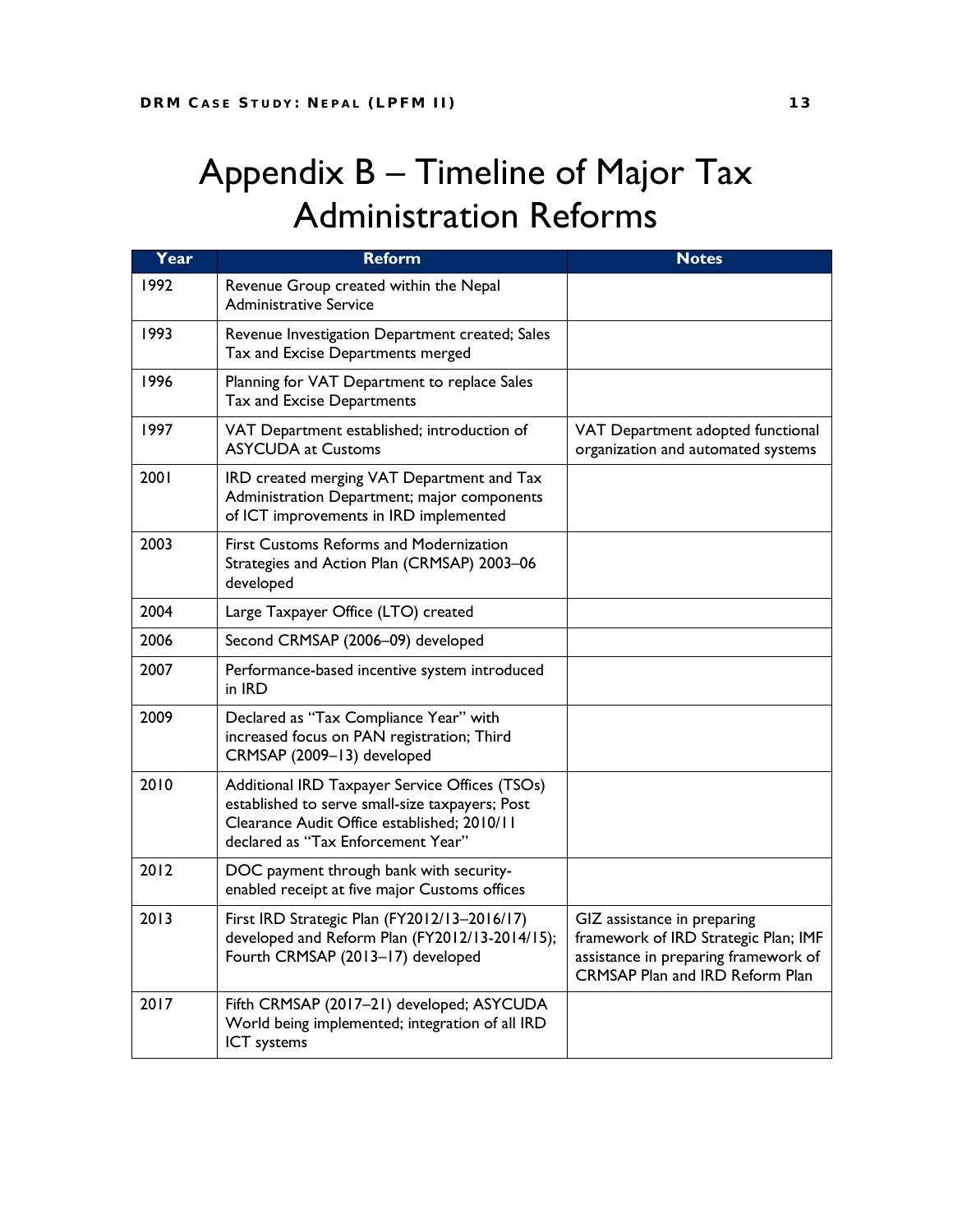## Appendix C – Nepal Selected Data

| <b>General Overview of the Economy</b>                                                           |       |       |        |        |       |       |       |       |       |       |        |  |  |
|--------------------------------------------------------------------------------------------------|-------|-------|--------|--------|-------|-------|-------|-------|-------|-------|--------|--|--|
|                                                                                                  | 1999  | 2007  | 2008   | 2009   | 2010  | 2011  | 2012  | 2013  | 2014  | 2015  | 2016   |  |  |
| GDP per capita, PPP (current international \$)                                                   | 1,145 | 1,659 | 1,777  | 1,853  | 1,946 | 2,031 | 2,142 | 2,239 | 2,387 | 2,450 | 2,468  |  |  |
| GDP growth (annual %)                                                                            | 4.4   | 3.4   | 6.1    | 4.5    | 4.8   | 3.4   | 4.8   | 4.1   | 6.0   | 2.7   | 0.6    |  |  |
| Inflation, consumer prices (annual %)                                                            | 7.5   | 5.7   | 9.9    | 11.1   | 9.3   | 9.3   | 9.5   | 9.0   | 8.4   | 7.9   | N.A.   |  |  |
| Consumer price index (2010 = 100)                                                                | 53    | 75    | 82     | 91     | 100   | 109   | 120   | 130   | 4     | 152   | 166    |  |  |
| Population growth (annual %)                                                                     | 1.9   | 1.1   | 1.0    | 1.0    | 0.1   | 1.1   | 1.2   | 1.2   | 1.2   | 1.2   | 1.1    |  |  |
| Population, total                                                                                | 23.3  | 26.2  | 26.5   | 26.7   | 27.0  | 27.3  | 27.7  | 28.0  | 28.3  | 28.7  | 29.0   |  |  |
| Labor force participation rate, total (% of total<br>population ages 15+) (modeled ILO estimate) | 86.0  | 83.9  | 83.6   | 83.5   | 83.4  | 83.3  | 83.2  | 83.1  | 83.0  | 83.0  | 83.0   |  |  |
| Personal remittances received (% of GDP)                                                         | 1.7   | 16.8  | 21.7   | 23.2   | 21.6  | 22.3  | 25.4  | 29.0  | 29.4  | 31.6  | 29.7   |  |  |
| Agriculture, value added (% of GDP)                                                              | 41.3  | 33.6  | 32.7   | 34.0   | 36.5  | 38.3  | 36.5  | 35.0  | 33.8  | 33.0  | 33.0   |  |  |
| Services, etc., value added (% of GDP)                                                           | 36.9  | 49.3  | 49.9   | 49.6   | 47.8  | 46.3  | 48.0  | 49.2  | 50.7  | 51.6  | 52.4   |  |  |
| Industry, value added (% of GDP)                                                                 | 21.8  | 17.1  | 17.3   | 16.4   | 15.6  | 15.4  | 15.5  | 15.7  | 15.4  | 15.4  | 14.6   |  |  |
| Manufacturing, value added (% of GDP)                                                            | 9.5   | 7.7   | 7.6    | 7.2    | 6.5   | 6.5   | 6.6   | 6.6   | 6.4   | 6.3   | 5.8    |  |  |
| Annual growth in agriculture, value added                                                        | 2.7   | 1.0   | 5.8    | 3.0    | 2.0   | 4.5   | 4.6   | 1.1   | 4.5   | 0.8   | 1.3    |  |  |
| Annual growth in services, value added                                                           | 5.3   | 3.8   | 7.4    | 6.3    | 6.1   | 3.2   | 5.2   | 6.2   | 6.1   | 3.7   | 2.7    |  |  |
| Annual growth in industry, value added                                                           | 6.0   | 3.9   | 1.7    | $-0.6$ | 4.0   | 4.3   | 3.0   | 2.7   | 7.1   | 1.5   | $-6.3$ |  |  |
| Annual growth in manufacturing, value added                                                      | 5.3   | 2.6   | $-0.9$ | $-1.0$ | 3.0   | 4.1   | 3.6   | 3.7   | 6.3   | 0.4   | $-9.9$ |  |  |

*Source:* World Development Indicators (WDI), World Bank [\(https://data.worldbank.org/products/wdi\)](https://data.worldbank.org/products/wdi)*. Note:* N.A. = not available.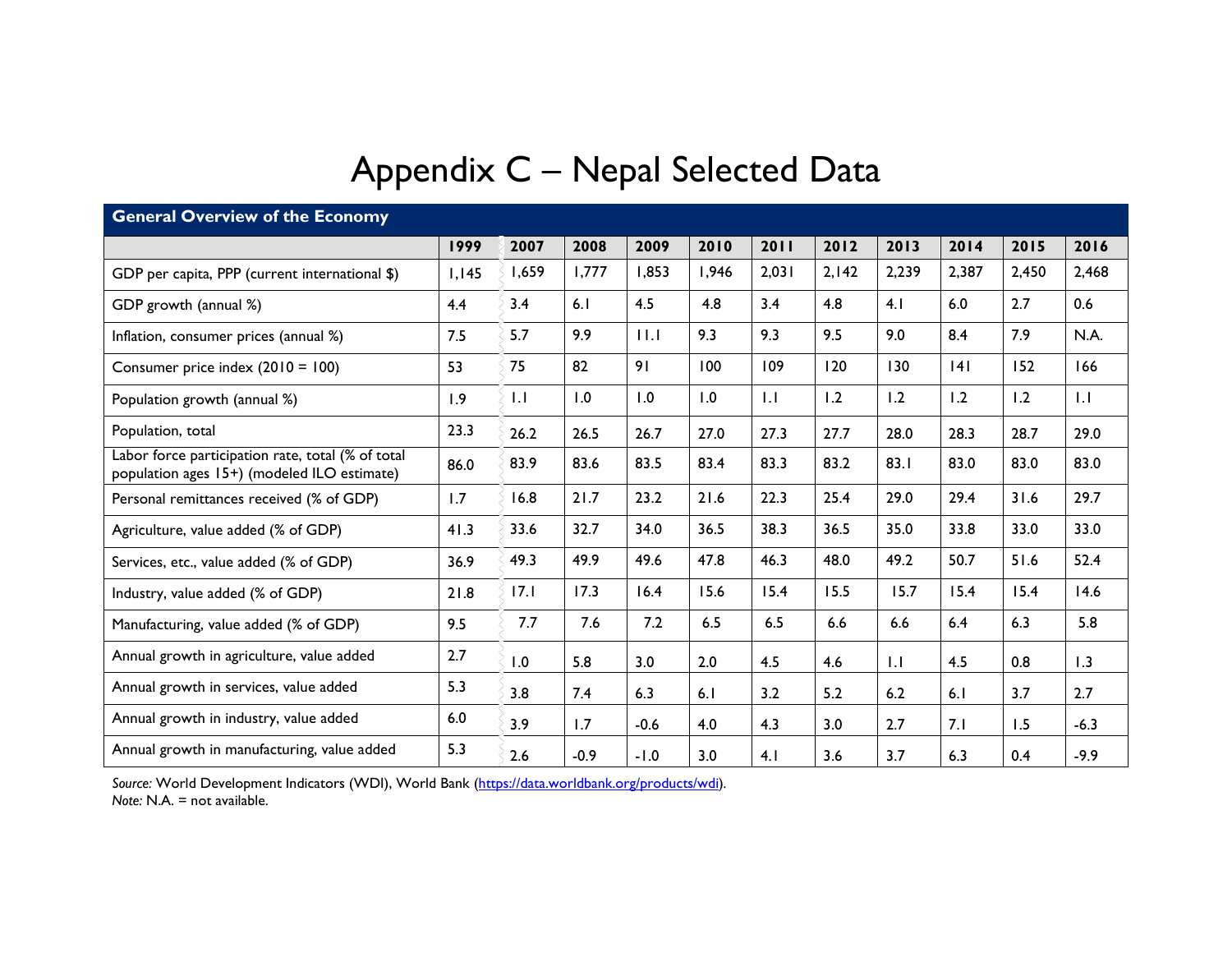| <b>General Overview of the Economy (Continued)</b>                                |                 |      |      |      |       |       |       |       |       |       |       |  |  |
|-----------------------------------------------------------------------------------|-----------------|------|------|------|-------|-------|-------|-------|-------|-------|-------|--|--|
|                                                                                   | 1999            | 2007 | 2008 | 2009 | 2010  | 2011  | 2012  | 2013  | 2014  | 2015  | 2016  |  |  |
| Gross value added at factor cost (in billions of<br>current local currency units) | 321             | 676  | 755  | 910  | 1,083 | 1,248 | 1,387 | 1,525 | 1,759 | 1,889 | 2,007 |  |  |
| Household final consumption expenditure, etc. (%<br>of GDP)                       | 77.5            | 81.0 | 80.3 | 79.8 | 78.6  | 76.5  | 78.3  | 79.5  | 77.8  | 80.2  | 83.8  |  |  |
| Imports of goods and services (% of GDP)                                          | 29.7            | 31.7 | 33.3 | 34.7 | 36.4  | 32.9  | 33.6  | 37.5  | 40.8  | 41.7  | 39.4  |  |  |
| Exports of goods and services (% of GDP)                                          | 22.8            | 12.9 | 12.8 | 12.4 | 9.6   | 8.9   | 10.1  | 10.7  | 11.5  | 11.7  | 10.7  |  |  |
| Merchandise imports (in billions of current US\$)                                 | $\mathsf{I}$ .4 | 3.1  | 3.6  | 4.4  | 5.1   | 5.8   | 6.1   | 6.6   | 7.6   | 6.7   | 9.7   |  |  |
| Merchandise exports (in billions of current US\$)                                 | 0.6             | 0.9  | 0.9  | 0.8  | 0.9   | 0.9   | 0.9   | 0.9   | 0.9   | 0.7   | 0.7   |  |  |
| Net official development assistance (ODA)<br>received (% of GNI)                  | 6.9             | 5.8  | 5.5  | 6.6  | 5.1   | 4.7   | 4.1   | 4.5   | 4.3   | 5.6   | N.A.  |  |  |

*Source:* World Development Indicators (WDI), World Bank [\(https://data.worldbank.org/products/wdi\)](https://data.worldbank.org/products/wdi). *Note:* N.A. = not available.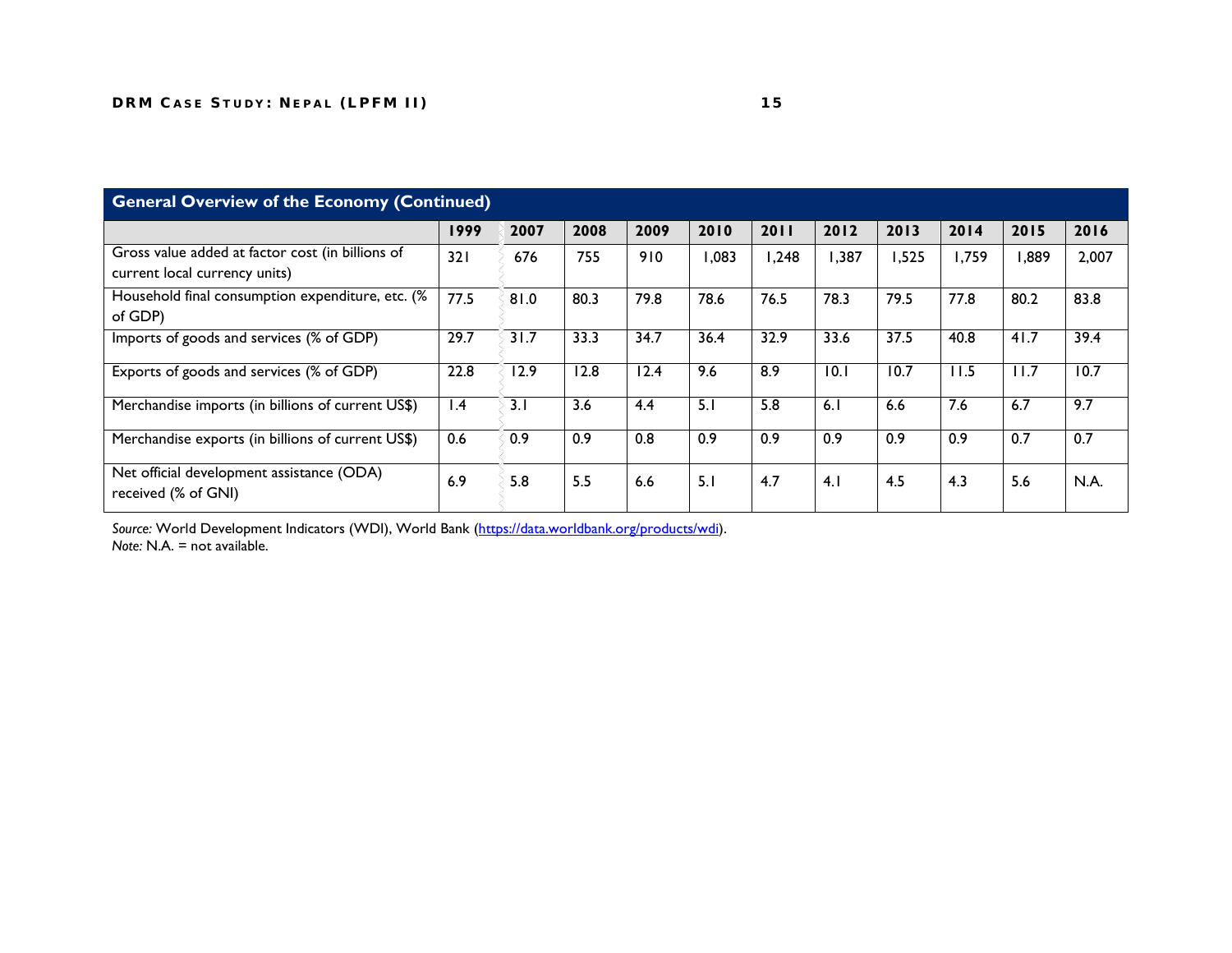| <b>Tax Structure</b>                   |                     |                                                                                                 |
|----------------------------------------|---------------------|-------------------------------------------------------------------------------------------------|
|                                        | <b>As of FY2017</b> | <b>Notes</b>                                                                                    |
| Value added tax (VAT) rate             | 13%                 | Changed from 10% in 2005                                                                        |
| VAT threshold                          | Rs. 500,000         | VAT threshold increased from 2 lakh rupees to 5 lakh rupees in 2016 budget                      |
| VAT year                               | 1997/98             |                                                                                                 |
| Corporate income tax (CIT) rate        | 25.0%               | Also, CIT rates of 20.0% and 30.0% exist for specific categories of businesses                  |
| Personal income tax (PIT) minimum rate | 0.0%                | No PIT for income levels below Rs. 350,000 (not taxed), Social Security tax of 1% still applies |
| PIT minimum income level               | Rs. 350,000         | Rs. 350,000 through Rs. 700,000 taxed at 15%                                                    |
| PIT maximum rate                       | 35.0%               | For incomes exceeding Rs. 2.5 million                                                           |
| PIT maximum income level               | Rs. 2,500,000       | Income above Rs. 2.5 million taxed at 35%                                                       |
| Social Security rate (payroll tax)     | 1.00%               | Social Security tax introduced since July 2009                                                  |
| Tax wedge                              | 1.00%               | As measured at the minimum wage of Rs. 9,700 per month (as of 2016)                             |

Source: T.R. Upadhya & Company. Income Tax Rates 2016-17, available at [http://www.trunco.com.np/pdf/TRU\\_Tax\\_Rates\\_2016\\_17.pdf.](http://www.trunco.com.np/pdf/TRU_Tax_Rates_2016_17.pdf)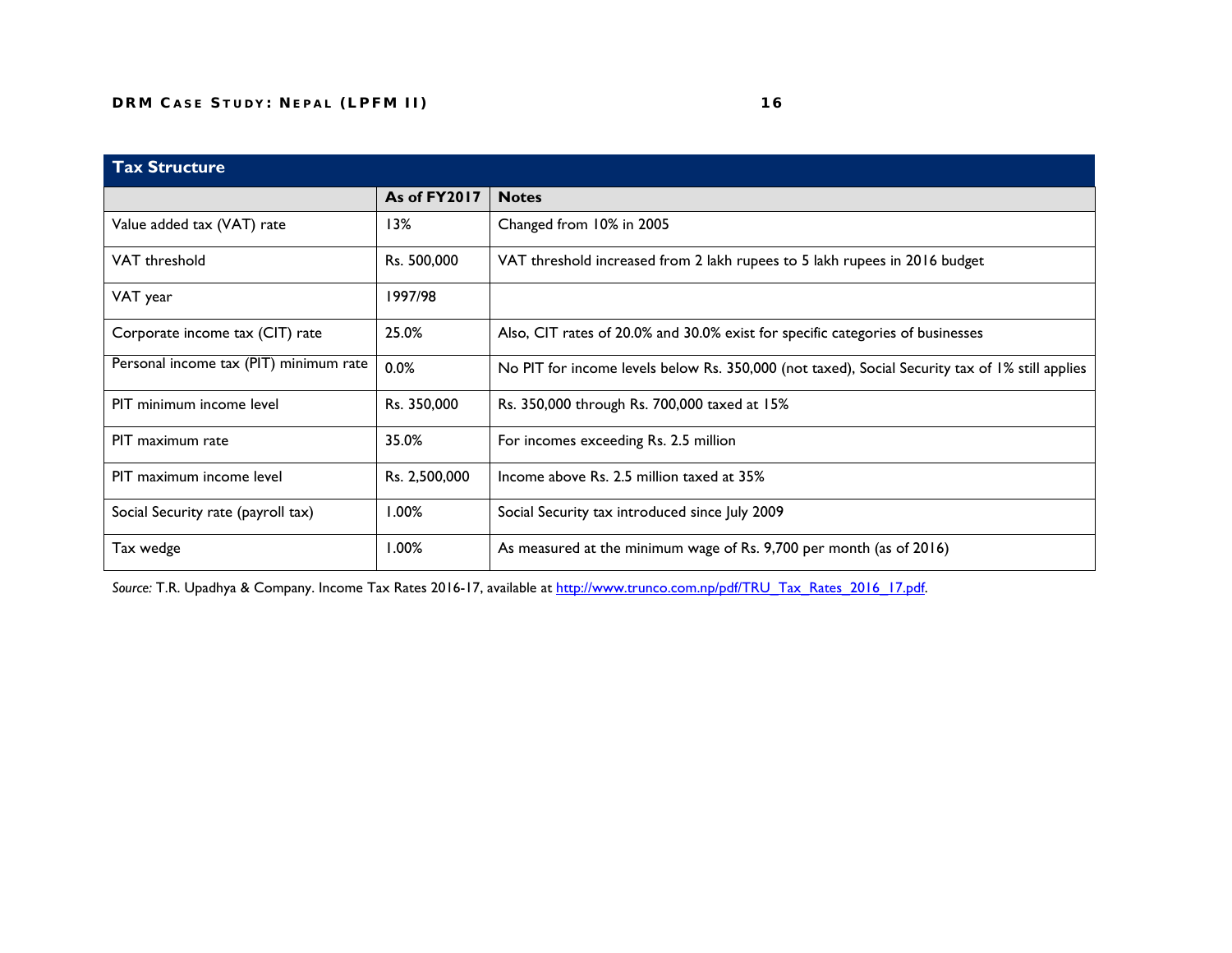| <b>Tax Administration</b>        |             |             |             |             |             |              |             |             |         |             |  |  |  |
|----------------------------------|-------------|-------------|-------------|-------------|-------------|--------------|-------------|-------------|---------|-------------|--|--|--|
|                                  | <b>FY07</b> | <b>FY08</b> | <b>FY09</b> | <b>FY10</b> | <b>FYII</b> | <b>FY12</b>  | <b>FY13</b> | <b>FY14</b> | FY15    | <b>FY16</b> |  |  |  |
| Cost of collection for Rs. 1,000 | 16.4        | 9.9         | 5.6         | 5.0         | 12.7        | 10.0         | 10.2        | 10.0        | 7.6     | 7.8         |  |  |  |
| e-Filing, %                      | N.A.        | N.A.        | N.A.        | N.A.        | 87          | N.A.         | N.A.        | 97          | 98      | 87          |  |  |  |
| VAT non-filer, %                 | 14.6        | 16.7        | 19.0        | 27.0        | 21.3        | 22.3         | 21.5        | 31.0        | 24.2    | 30.3        |  |  |  |
| Income tax non-filer, %          | 82.7        | 58.7        | 55.5        | 57.9        | 58.4        | 55.6         | 55.5        | 39.5        | 40.0    | 38.0        |  |  |  |
| Returns audited, %               | N.A.        | N.A.        | N.A.        | N.A.        | 2.8         | 2.4          | 3.8         | 1.9         | N.A.    | N.A.        |  |  |  |
| Active taxpayers audited, %      | N.A.        | N.A.        | N.A.        | N.A.        | 1.3         | $\mathsf{L}$ | 1.7         | 1.2         | N.A.    | N.A.        |  |  |  |
| Online registration, %           | N.A.        | N.A.        | N.A.        | N.A.        | 96.8        | N.A.         | N.A.        | 98.2        | 99.1    | N.A.        |  |  |  |
| PAN registration                 | 256,421     | 288,670     | 356,855     | 407,471     | 463,378     | 539,014      | 623,439     | 684,552     | 765,605 | 849,236     |  |  |  |
| PIT registration                 | N.A.        | N.A.        | N.A.        | 98,444      | 220,482     | 271,460      | 356,062     | 432,947     | 526,740 | 603,581     |  |  |  |
| VAT registration                 | 53,014      | 59,741      | 69,708      | 82,684      | 7,731       | 113,919      | 129,713     | 134,091     | 153,850 | 167,530     |  |  |  |
| <b>Excise license</b>            | N.A.        | N.A.        | N.A.        | 21,112      | 23,837      | 23,837       | 36, 174     | 34,967      | 46,987  | 54,311      |  |  |  |

*Sources:* Government of Nepal, IRD 2016 and prior year annual reports, Strategic Plan 2012/13 – 2016/17 (Government of Nepal, IRD 2012), and Reform Plan 2015/16 – 2017/18 (Government of Nepal, IRD 2016a).

*Note: N.A.* = not available.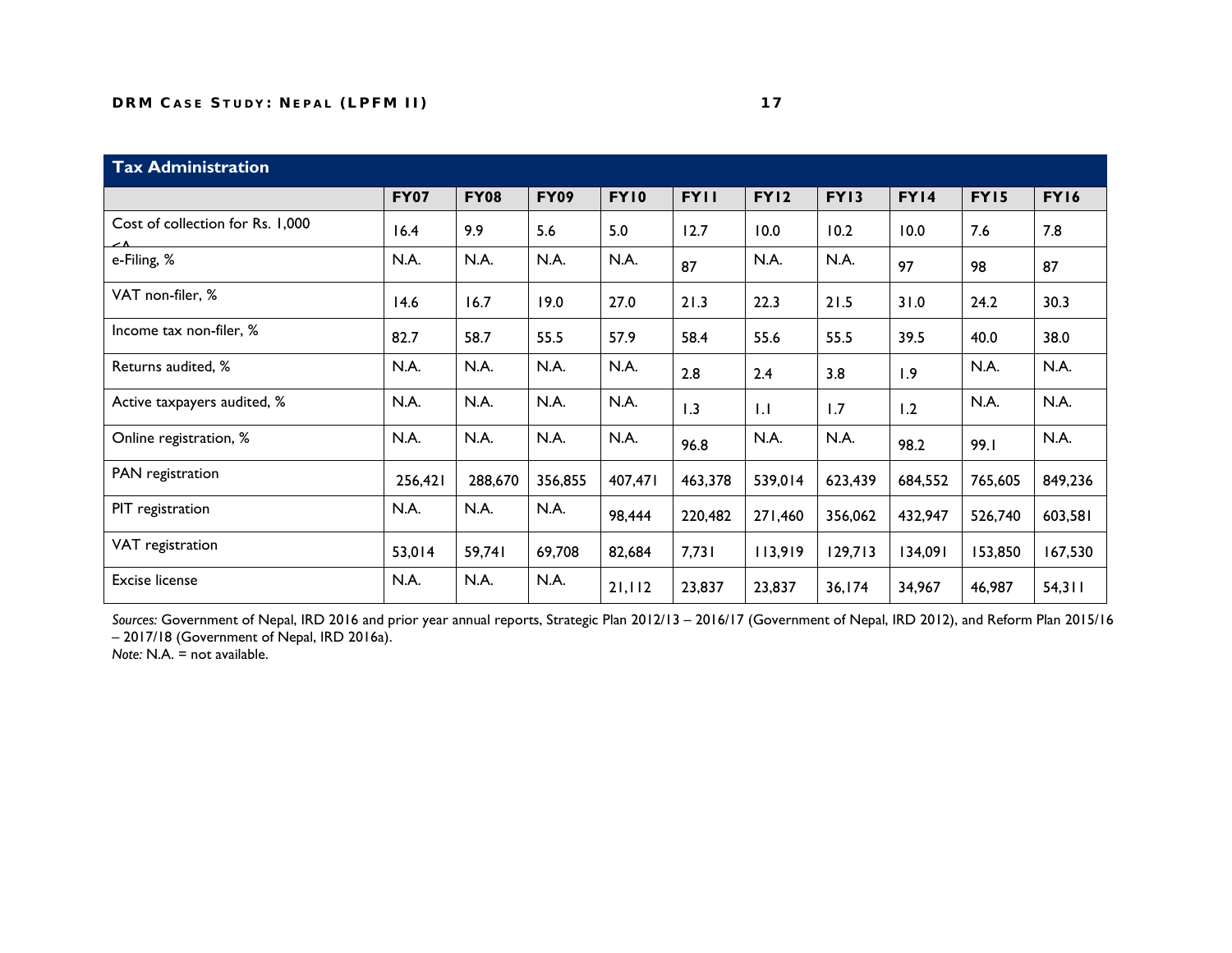|                                            | <b>FY00</b>       | <b>FY07</b>              | <b>FY08</b>              | <b>FY09</b>              | <b>FY10</b>       | <b>FYII</b>              | <b>FY12</b>       | FY13              | <b>FY14</b>      | FY15              | <b>FY16</b>      |
|--------------------------------------------|-------------------|--------------------------|--------------------------|--------------------------|-------------------|--------------------------|-------------------|-------------------|------------------|-------------------|------------------|
| Total domestic revenue and grants          | $\overline{12.8}$ | 14.2                     | 15.7                     | 17.9                     | 18.2              | 18.5                     | 18.7              | 19.7              | 20.9             | 21.2              | 23.3             |
| Total grants                               | $\overline{1.5}$  | 2.2                      | 2.5                      | $\overline{3.5}$         | $\overline{3.2}$  | $\overline{3.6}$         | 2.7               | 2.1               | 2.1              | $\overline{1.8}$  | 21.6             |
| Total domestic revenues (excluding grants) | 11.3              | $\overline{12.1}$        | 13.2                     | $\overline{14.4}$        | $\overline{14.9}$ | $\overline{14.9}$        | $\overline{16.0}$ | $\overline{17.6}$ | 18.8             | 19.4              | 21.6             |
| Tax revenues                               | 8.7               | 9.8                      | 10.4                     | 11.8                     | $\overline{13.4}$ | $\overline{13.3}$        | 13.9              | $\overline{15.3}$ | 15.9             | $\overline{16.8}$ | 18.7             |
| Personal income tax (PIT) revenues         | 0.1               | 0.6                      | 0.7                      | 0.8                      | 0.8               | 0.9                      | 0.8               | $\overline{0.9}$  | 1.0              | 1.1               | $\overline{1.3}$ |
| Personal or sole trading firm              | $\overline{0.0}$  | 0.3                      | 0.3                      | 0.4                      | 0.3               | 0.4                      | 0.4               | $\overline{0.4}$  | 0.4              | 0.4               | 0.4              |
| Remuneration tax                           | 0.1               | 0.3                      | 0.3                      | 0.3                      | 0.4               | 0.4                      | 0.4               | 0.5               | 0.5              | 0.5               | 0.6              |
| Capital gains                              | 0.0               | 0.0                      | 0.1                      | 0.1                      | 0.1               | 0.1                      | $\overline{0.0}$  | 0.1               | 0.1              | 0.1               | 0.3              |
| Other tax included with PIT                | 0.0               | 0.0                      | 0.0                      | 0.0                      | 0.0               | 0.0                      | 0.0               | 0.0               | 0.0              | 0.0               | 0.0              |
| Corporate income tax (CIT) revenues        | $\overline{1.2}$  | $\overline{1.3}$         | $\overline{1.3}$         | $\overline{1.5}$         | 1.7               | $\overline{1.9}$         | 2.0               | 2.2               | 2.3              | 2.5               | 3.2              |
| <b>Excise revenues</b>                     | 0.8               | $\overline{1.3}$         | $\overline{1.4}$         | 1.6                      | 2.0               | 2.0                      | 2.0               | 2.1               | $\overline{2.3}$ | 2.5               | 2.9              |
| <b>VAT</b> revenues                        | $\overline{2.6}$  | 3.6                      | $\overline{3.7}$         | 4.0                      | 4.6               | 4.6                      | 4.6               | 4.9               | 5.1              | 5.3               | 5.4              |
| VAT on imports                             | $\overline{1.6}$  | 2.3                      | 2.3                      | 2.6                      | 2.9               | 2.9                      | 2.9               | 3.2               | $\overline{3.4}$ | $\overline{3.4}$  | 3.2              |
| Trade revenues                             | 2.8               | 2.3                      | $\overline{2.6}$         | 2.6                      | 3.0               | 2.7                      | 2.8               | $\overline{3.4}$  | $\overline{3.5}$ | 3.5               | $\overline{3.7}$ |
| Social contributions                       |                   | $\overline{\phantom{0}}$ | $\overline{\phantom{0}}$ | $\overline{\phantom{0}}$ | —                 | $\overline{\phantom{0}}$ | 0.1               | $\overline{0.1}$  | 0.1              | 0.1               | 0.1              |
| Other revenues                             | $\overline{1.2}$  | 0.7                      | $\overline{0.8}$         | 1.2                      | $\overline{1.3}$  | $\overline{1.3}$         | $\overline{1.5}$  | $\overline{1.7}$  | 1.6              | $\overline{1.8}$  | 2.1              |
| Non-tax revenues                           | 2.6               | $\overline{2.1}$         | $\overline{2.4}$         | 2.2                      | 1.5               | $\overline{1.7}$         | $\overline{2.1}$  | 2.2               | 2.6              | $\overline{2.4}$  | 2.7              |
| Tax performance: VAT efficiency ratio      | 26%               | 28%                      | 28%                      | 31%                      | 35%               | 35%                      | 36%               | 38%               | 40%              | 41%               | 42%              |

*Sources:* Calculated using data from Ministry of Finance Budget speeches for current and prior years and GDP figures from Central Bank of Nepal's Nepal Rastra Bank statistics (https://www.nrb.org.np/statistics.php).

*Note:* — = not applicable.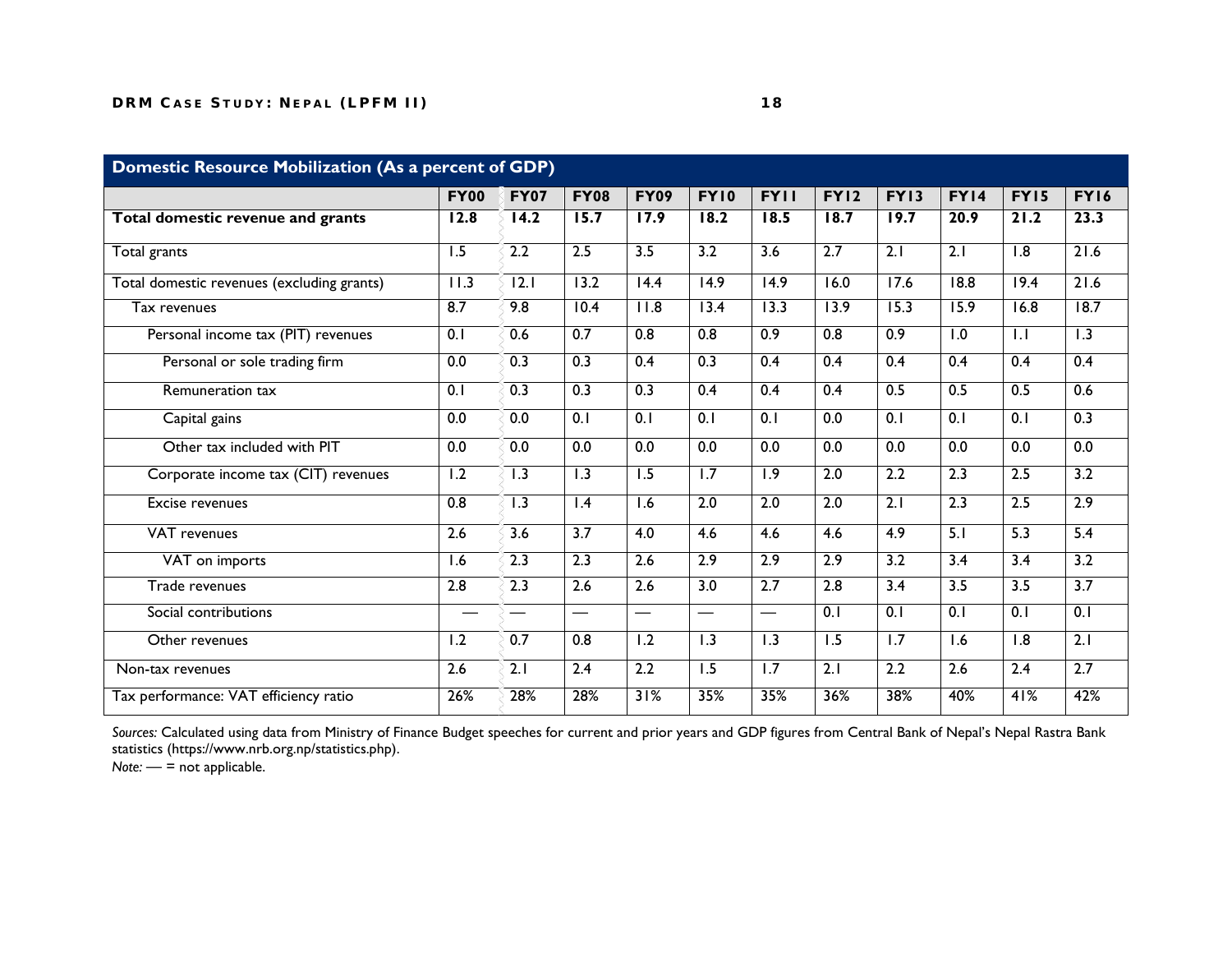| Domestic Resource Mobilization (As a percent of Total Tax Revenues) |                 |             |             |             |             |             |             |      |      |      |             |
|---------------------------------------------------------------------|-----------------|-------------|-------------|-------------|-------------|-------------|-------------|------|------|------|-------------|
|                                                                     | <b>FY00</b>     | <b>FY07</b> | <b>FY08</b> | <b>FY09</b> | <b>FY10</b> | <b>FYII</b> | <b>FY12</b> | FY13 | FY14 | FY15 | <b>FY16</b> |
| Personal income tax (PIT) revenues                                  | $\mathsf{I}$ .4 | 6.1         | 6.8         | 7.1         | 5.8         | 6.5         | 5.8         | 6.0  | 6.2  | 6.3  | 7.1         |
| Personal or sole trading firm                                       | 0.0             | 3.2         | 2.9         | 3.1         | 2.4         | 2.7         | 2.6         | 2.4  | 2.5  | 2.4  | 2.3         |
| Remuneration tax                                                    | $\mathsf{I}$ .4 | 2.8         | 2.9         | 2.8         | 2.8         | 3.1         | 2.9         | 3.3  | 3.1  | 3.2  | 3.2         |
| Capital gains                                                       | 0.0             | 0.0         | 0.9         | 1.1         | 0.7         | 0.7         | 0.3         | 0.4  | 0.6  | 0.7  | 1.6         |
| Other tax included with PIT                                         | 0.0             | 0.1         | 0.1         | 0.1         | 0.0         | 0.0         | 0.0         | 0.0  | 0.0  | 0.0  | 0.0         |
| Corporate income tax (CIT) revenues                                 | 13.4            | 13.1        | 12.7        | 13.1        | 12.6        | 14.2        | 14.4        | 14.3 | 14.5 | 14.6 | 16.9        |
| Excise revenues                                                     | 9.4             | 13.1        | 13.1        | 13.2        | 15.1        | 14.9        | 14.2        | 14.0 | 14.5 | 15.0 | 15.6        |
| VAT revenues                                                        | 29.7            | 36.7        | 35.0        | 34.1        | 34.4        | 34.6        | 33.5        | 32.2 | 32.4 | 31.6 | 29.1        |
| VAT on imports                                                      | 18.5            | 23.1        | 22.3        | 22.2        | 21.6        | 21.9        | 21.2        | 21.2 | 21.4 | 20.5 | 17.3        |
| Trade revenues                                                      | 32.6            | 23.5        | 24.7        | 22.1        | 22.0        | 20.2        | 20.5        | 22.0 | 21.8 | 21.0 | 19.5        |
| Social contributions                                                |                 |             |             |             |             |             | 0.7         | 0.7  | 0.8  | 0.8  | 0.8         |
| Other revenues                                                      | 13.5            | 7.5         | 7.6         | 10.4        | 10.0        | 9.5         | 10.9        | 10.9 | 9.8  | 10.5 | 11.1        |

*Sources:* Calculated using data from Ministry of Finance current and prior year budget speeches (see References section). *Note:* — = not applicable.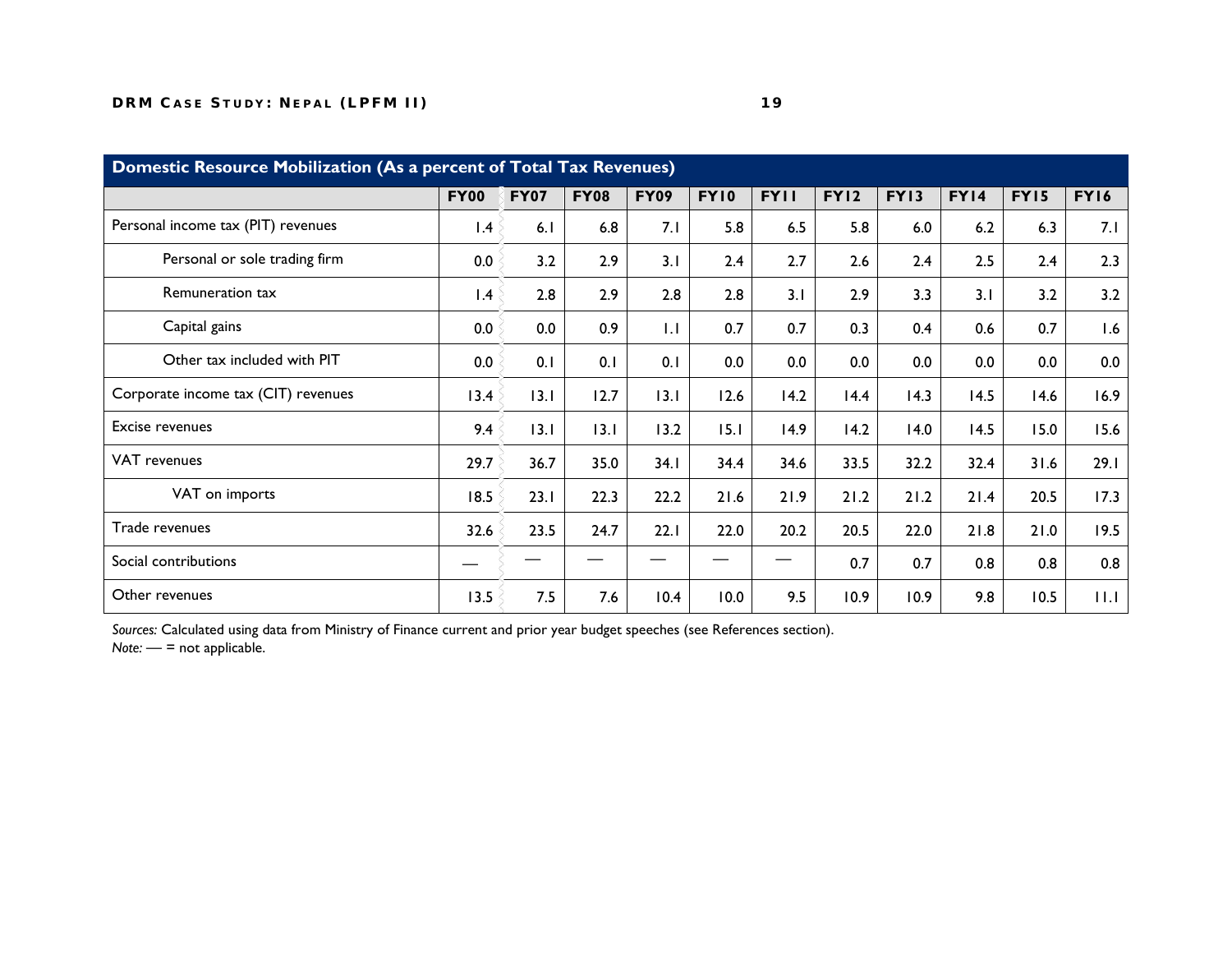### **Taxes and The Business Environment**

|                                                                                                                            | 2006 | 2007            | 2008            | 2009              | 2010 | 2011            | 2012             | 2013             | 2014            | 2015 | 2016            |
|----------------------------------------------------------------------------------------------------------------------------|------|-----------------|-----------------|-------------------|------|-----------------|------------------|------------------|-----------------|------|-----------------|
| Ease of Doing Business Rank                                                                                                | N.A. | N.A.            | N.A.            | N.A.              | N.A. | N.A.            | N.A.             | N.A.             | N.A.            | N.A. | 100             |
| Overall Distance to Frontier (DTF)                                                                                         | N.A. | N.A.            | N.A.            | N.A.              | 60.4 | 58.1            | 59.6             | 60.1             | 60.9            | 60.1 | 59.4            |
| Paying Taxes - Rank                                                                                                        | N.A. | N.A.            | N.A.            | N.A.              | N.A. | N.A.            | N.A.             | N.A.             | N.A.            | N.A. | 138             |
| Paying Taxes - Payments (number per year)                                                                                  | 34   | $\overline{34}$ | $\overline{34}$ | 34                | 34   | $\overline{34}$ | $\overline{34}$  | 34               | $\overline{34}$ | 34   | $\overline{34}$ |
| Paying Taxes - Time (hours per year)                                                                                       | 408  | 408             | 408             | 408               | 338  | 338             | $\overline{326}$ | $\overline{326}$ | 334             | 334  | 334             |
| Paying Taxes - Post-filing index (0-100)                                                                                   | N.A. | N.A.            | N.A.            | N.A.              | N.A. | N.A.            | N.A.             | N.A.             | N.A.            | N.A. | 33.5            |
| Percent of firms visited or required to meet with<br>tax officials-average for all manufacturing                           | N.A. | N.A.            | N.A.            | 57.9              | N.A. | N.A.            | N.A.             | 61.6             | N.A.            | N.A. | N.A.            |
| Percent of firms visited or required to meet with<br>tax officials-average for all services                                | N.A. | N.A.            | N.A.            | 65.9              | N.A. | N.A.            | N.A.             | 67.5             | N.A.            | N.A. | N.A.            |
| If there were visits, average number of visits or<br>required meetings with tax officials-average for<br>all manufacturing | N.A. | N.A.            | N.A.            | 2.0               | N.A. | N.A.            | N.A.             | 2.3              | N.A.            | N.A. | N.A.            |
| If there were visits, average number of visits or<br>required meetings with tax officials-average for<br>all services      | N.A. | N.A.            | N.A.            | 2.0               | N.A. | N.A.            | N.A.             | 2.9              | N.A.            | N.A. | N.A.            |
| Percent of firms identifying tax rates as a major<br>constraint-average for all manufacturing                              | N.A. | N.A.            | N.A.            | 5.9               | N.A. | N.A.            | N.A.             | 15.2             | N.A.            | N.A. | N.A.            |
| Percent of firms identifying tax rates as a major<br>constraint-average for all services                                   | N.A. | N.A.            | N.A.            | 6.4               | N.A. | N.A.            | N.A.             | 9.3              | N.A.            | N.A. | N.A.            |
| Percent of firms identifying tax administration as a<br>major constraint-average for all manufacturing                     | N.A. | N.A.            | N.A.            | $\overline{12.0}$ | N.A. | N.A.            | N.A.             | 12.9             | N.A.            | N.A. | N.A.            |
| Percent of firms identifying tax administration as a<br>major constraint-average for all services                          | N.A. | N.A.            | N.A.            | 6.8               | N.A. | N.A.            | N.A.             | 7.3              | N.A.            | N.A. | N.A.            |
| Percent of firms expected to give gifts in meetings<br>with tax officials-average for all manufacturing                    | N.A. | N.A.            | N.A.            | 17.3              | N.A. | N.A.            | N.A.             | 11.0             | N.A.            | N.A. | N.A.            |
| Percent of firms expected to give gifts in meetings<br>with tax officials-average for all services                         | N.A. | N.A.            | N.A.            | 14.0              | N.A. | N.A.            | N.A.             | 10.1             | N.A.            | N.A. | N.A.            |

*Sources:* Doing Business Indicators, World Bank (http://www.doingbusiness.org/); Enterprise Survey Data, World Bank (http://www.enterprisesurveys.org/). *Note:* N.A. = not available.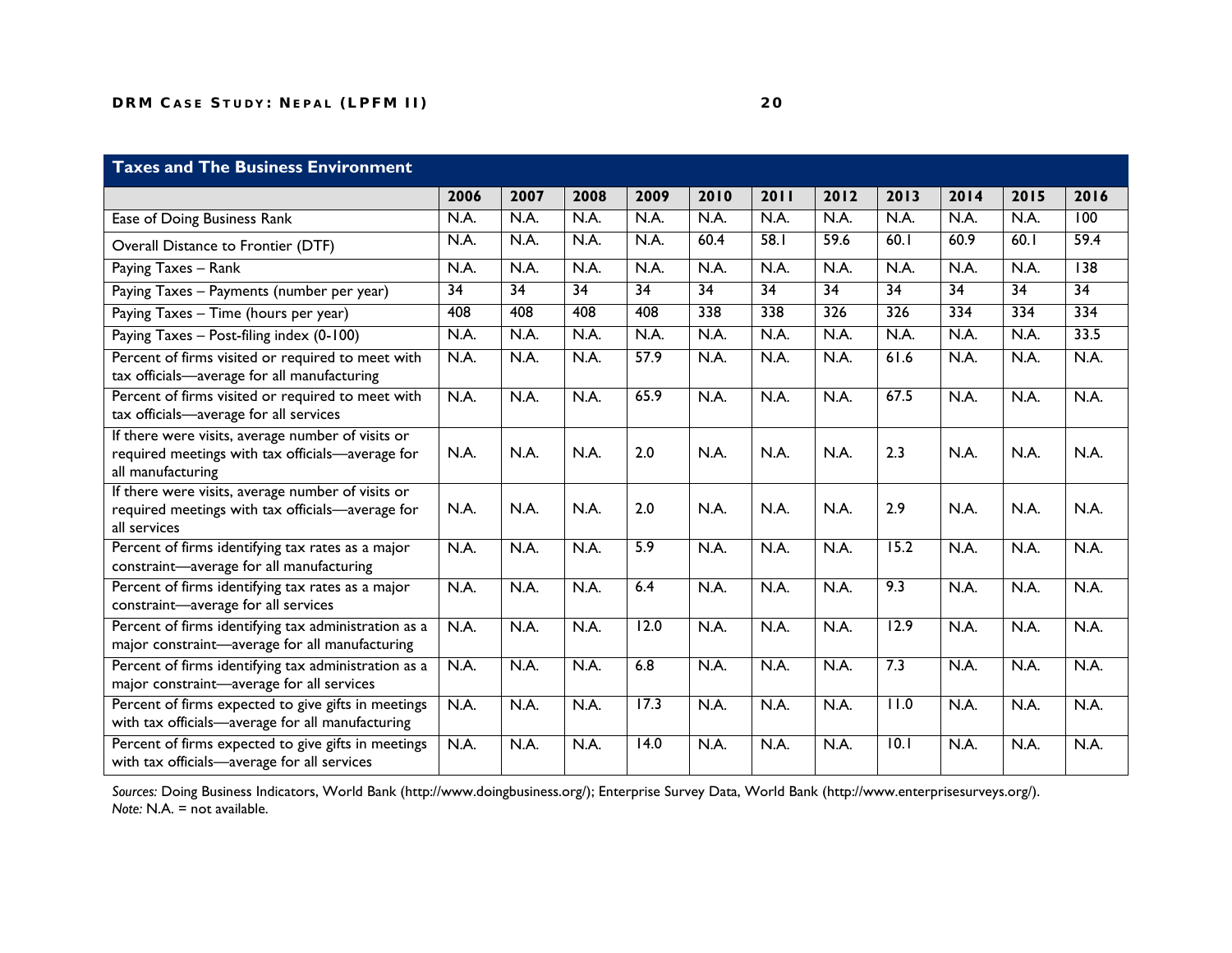### Selected Bibliography

Baker-Tilly Nepal. 2016. *Nepal Tax Fact F.Y. 2016/17.* Lalitpur, Nepal: Baker Tilly Nepal Pvt. Ltd.

- Baskota, Krishna Hari. 2011. Customs Reform in Nepal. Presented at the Conference on Revenue Mobilization and Development, Washington, DC, April 17–19, 2011. PowerPoint slides, at: [https://www.imf.org/external/np/seminars/eng/2011/revenue/pdf/baskota.pdf.](https://www.imf.org/external/np/seminars/eng/2011/revenue/pdf/baskota.pdf)
- Chemonics International Inc. 2013. *Strengthening the Foundations for Inclusive Economic Growth – Nepal Economic, Agriculture and Trade (NEAT) Activity: Final Report*. Washington, DC: Chemonics.

Dobrescu, Gabriela, John Nelmes, and Jiangyan Yu. 2011. Nepal's Tax Regime. Section II in Nepal: Selected Issues, IMF Country Report No. 11/319, Washington, DC: International Monetary Fund.

*Value Added Tax Act, 2052 (1996)* (Amendment up to financial year 2072).

*Income Tax Act, 2002.* 

*Excise Duty Act, 2058 (2002)* (Amended by Financial Act, 2068 [2011).

- Government of Nepal, National Planning Commission Secretariat Central Bureau of Statistics. 2007. *National Accounts of Nepal, 2000–2007.* Ram Shah Path, Kathmandu, Nepal.
- Government of Nepal, Ministry of Finance. 2009. Annual Budget Speech of Fiscal Year 2008–09. Kathmandu: Government of Nepal.

*\_\_\_\_\_\_\_\_\_\_.* 2017. Budget Speech of Fiscal Year 2017/18 (and annual budget speeches from 2016, 2015, 2014, 2013, 2012, 2011, 2010, 2009, 2008, and 2007). Kathmandu: Government of Nepal.

Government of Nepal, Ministry of Finance, Department of Customs (DOC). 2013. *Customs Reform and Modernization Strategies and Action Plan (CRMSAP) 2013 to 2017: Fourth Phase.*  Kathmandu: Government of Nepal.

*\_\_\_\_\_\_\_\_\_\_.* 2017. *Customs Reform and Modernization Strategies and Action Plan (CRMSAP) 2017– 2021.* Kathmandu: Government of Nepal.

Government of Nepal, Ministry of Finance, Inland Revenue Department (IRD). 2012. *Strategic Plan, 2012/13 – 2016/17.* Kathmandu: Nepal IRD.

\_\_\_\_\_\_\_\_\_\_. 2016a. Reform *Plan, 2015/16 – 2017/18.* Kathmandu, Nepal: Nepal IRD.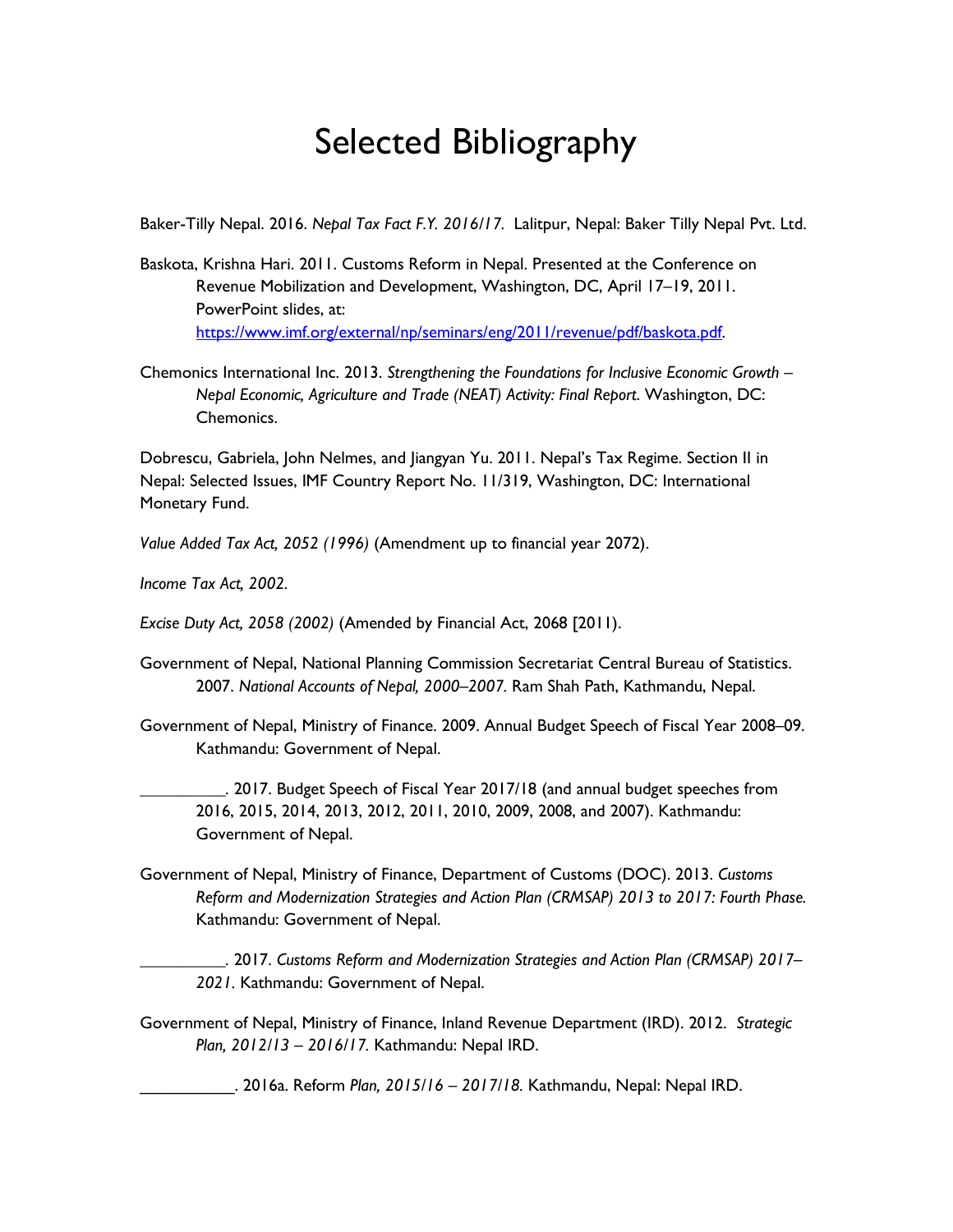*\_\_\_\_\_\_\_\_\_\_.* 2016b. *Tax by the Law Service from the Heart: Annual Report for 2015–16* (and annual reports for 2015, 2014, 2013, 2012, 2011, 2009, 2008, and 2007). Kathmandu: Government of Nepal.

- High-Level Tax System Review Commission (Khadka Commission). 2015. *Main Recommendations of the Commission*. (Unofficial English translation.) Kathmandu, Nepal.
- IMF (International Monetary Fund). 2006. *Nepal: Staff Report for the 2005 Article IV Consultation*. Country Report No. 06/44. Washington, DC: IMF.

\_\_\_\_\_\_\_\_\_\_\_. 2007. *Nepal: Fifth Review under the Three-Year Arrangement under the Poverty and Growth Facility*. Country Report No. 07/366. Washington, DC: IMF.

\_\_\_\_\_\_\_\_\_\_\_. 2008. *Nepal: Staff Report for the 2008 Article IV Consultation*. Country Report No. 08/181. Washington, DC: IMF.

\_\_\_\_\_\_\_\_\_\_\_. 2010. *Nepal: Staff Report for the 2010 Article IV Consultation*. Country Report No. 10/185. Washington, DC: IMF.

\_\_\_\_\_\_\_\_\_\_\_. 2011a. *Nepal: Staff Report for the 2011 Article IV Consultation*. Country Report No. 11/318. Washington, DC: IMF.

\_\_\_\_\_\_\_\_\_\_\_. 2011b. *Nepal: Selected Issues – Part II: Nepal's Tax Regime*. Country Report No. 11/319. Washington, DC: IMF.

\_\_\_\_\_\_\_\_\_\_\_. 2012. *Nepal: Staff Report for the 2012 Article IV Consultation*. Country Report No. 12/326. Washington, DC: IMF.

\_\_\_\_\_\_\_\_\_\_\_. 2014. *Nepal: Staff Report for the 2014 Article IV Consultation*. Country Report No. 14/214. Washington, DC: IMF.

\_\_\_\_\_\_\_\_\_\_\_. 2015. *Nepal: Staff Report for the 2015 Article IV Consultation*. Country Report No. 15/317. Washington, DC: IMF.

\_\_\_\_\_\_\_\_\_\_\_. 2017. *Nepal: Staff Report for the 2017 Article IV Consultation*. Country Report No. 17/74. Washington, DC: IMF.

- IMF (International Monetary Fund), Fiscal Affairs Department. 2011. *Revenue Mobilization in Developing Countries.* Washington, DC: IMF.
- Jenkins, Glenn P., and Rup Kadkha. 2000a. *Reform of Domestic Indirect Tax Systems in Low-Income Countries: The Case of Nepal.* CAER II Discussion Paper 67. Cambridge, MA: Harvard Institute for International Development.